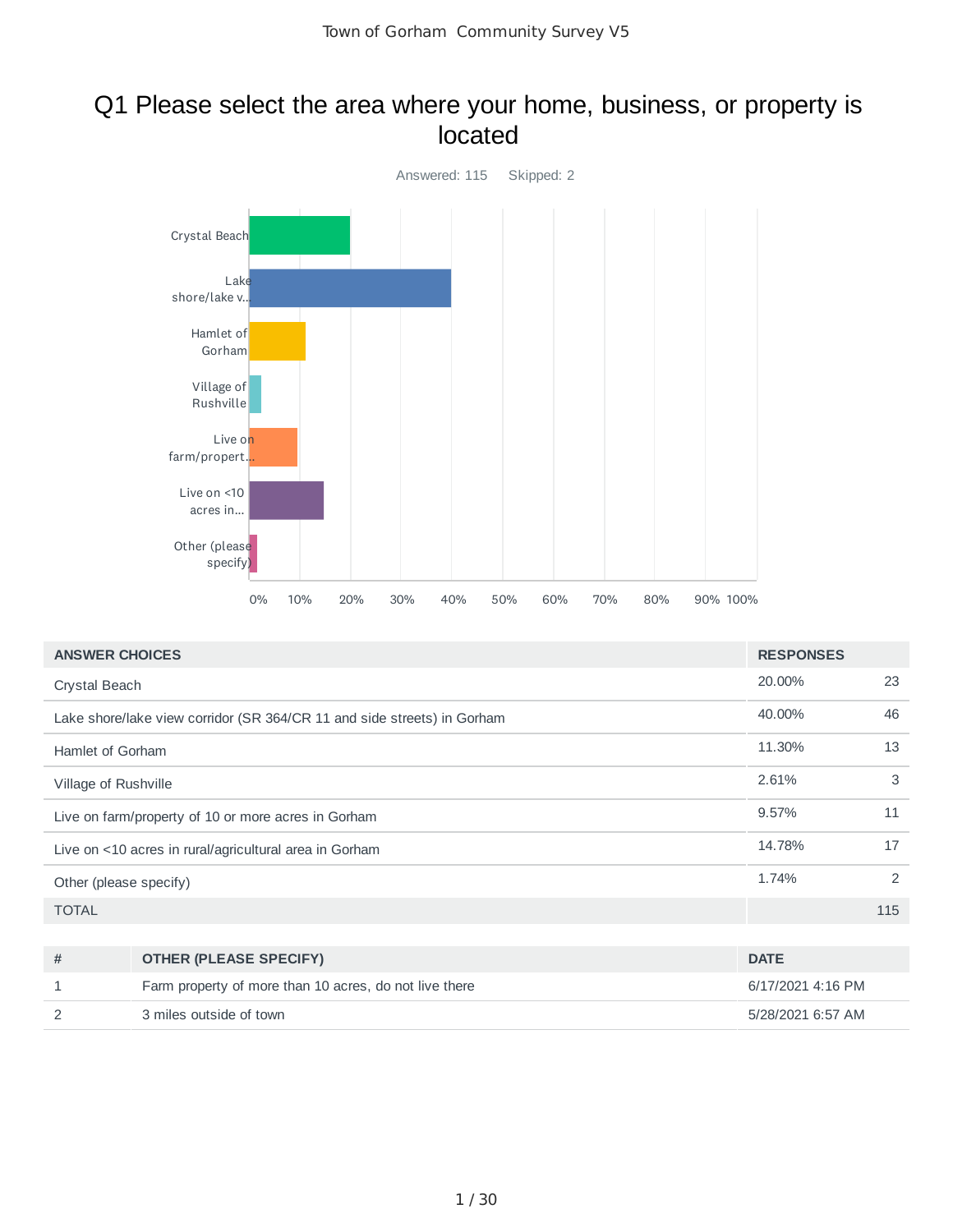

| <b>ANSWER CHOICES</b>                                             | <b>RESPONSES</b> |               |
|-------------------------------------------------------------------|------------------|---------------|
| Year round home or business (including farm)                      | 75.86%           | 88            |
| Seasonal home                                                     | 21.55%           | 25            |
| Rental property                                                   | 1.72%            | $\mathcal{P}$ |
| Year round renter of land, housing, or commercial space in Gorham | 0.86%            |               |
| <b>TOTAL</b>                                                      |                  | 116           |

# Q2 What is the primary use of your property in Gorham?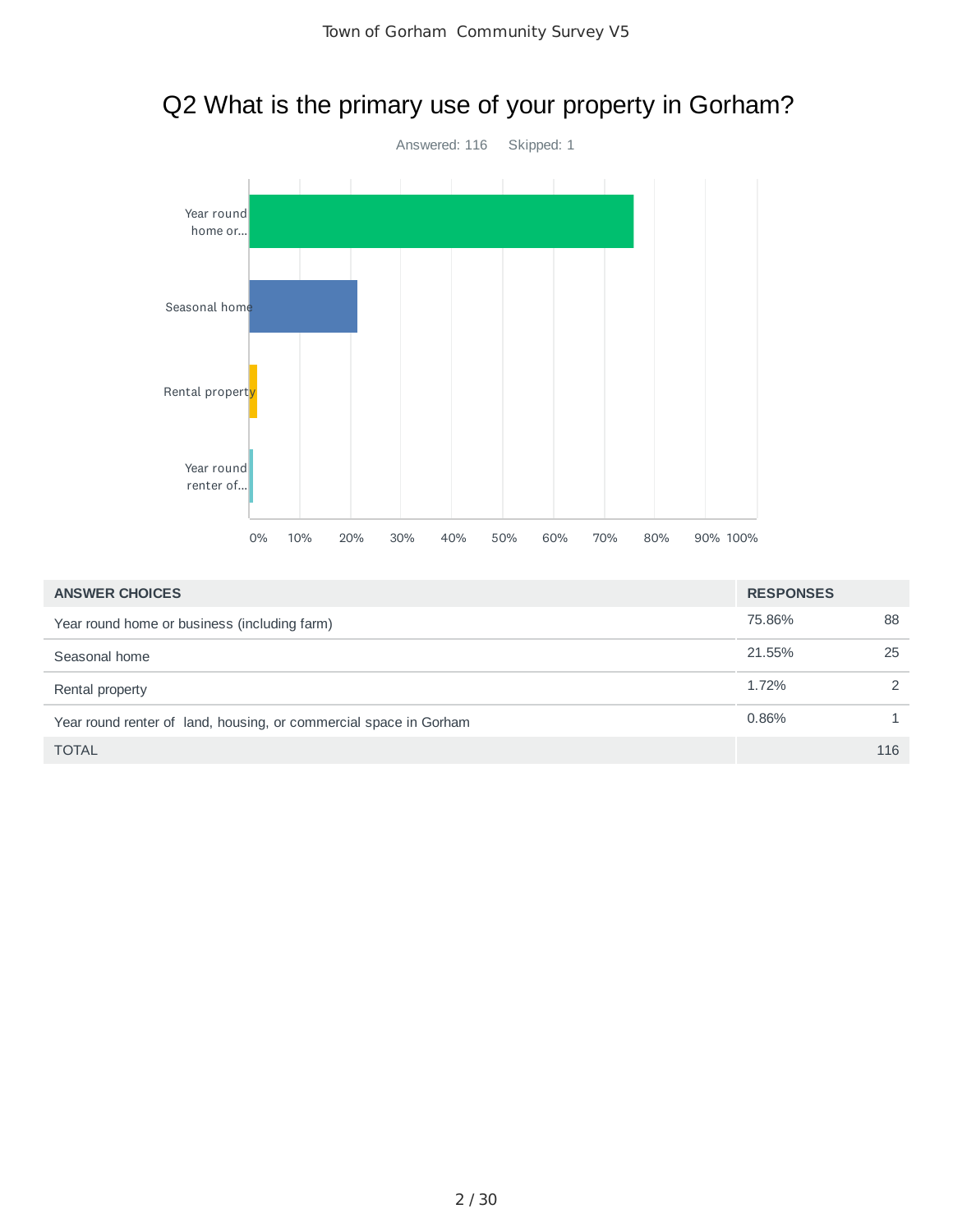# Q3 Please select your top 3 reasons for living in the Town of Gorham



| <b>ANSWER CHOICES</b>                  | <b>RESPONSES</b> |    |
|----------------------------------------|------------------|----|
| Good area to live in during retirement | 36.21%           | 42 |
| Able to afford house/rent/taxes        | 51.72%           | 60 |
| Good agricultural land                 | 12.07%           | 14 |
| Live near family                       | 38.79%           | 45 |
| Marcus Whitman School District         | 20.69%           | 24 |
| Proximity to Canandaigua Lake          | 62.93%           | 73 |
| Living in agricultural area            | 18.10%           | 21 |
| Other (please specify)                 | 17.24%           | 20 |
| Total Respondents: 116                 |                  |    |

| # | <b>OTHER (PLEASE SPECIFY)</b>                                                                   | <b>DATE</b>       |
|---|-------------------------------------------------------------------------------------------------|-------------------|
|   | Liked the house                                                                                 | 8/9/2021 8:58 AM  |
| 2 | Rural, quiet, small town character                                                              | 7/26/2021 4:52 PM |
| 3 | Low taxes                                                                                       | 7/23/2021 8:43 AM |
| 4 | Living in a small, quiet community                                                              | 7/9/2021 4:51 PM  |
| 5 | Perfect location. Peaceful & rural. Far enough away not to have traffic and tons of people, but | 6/29/2021 6:27 AM |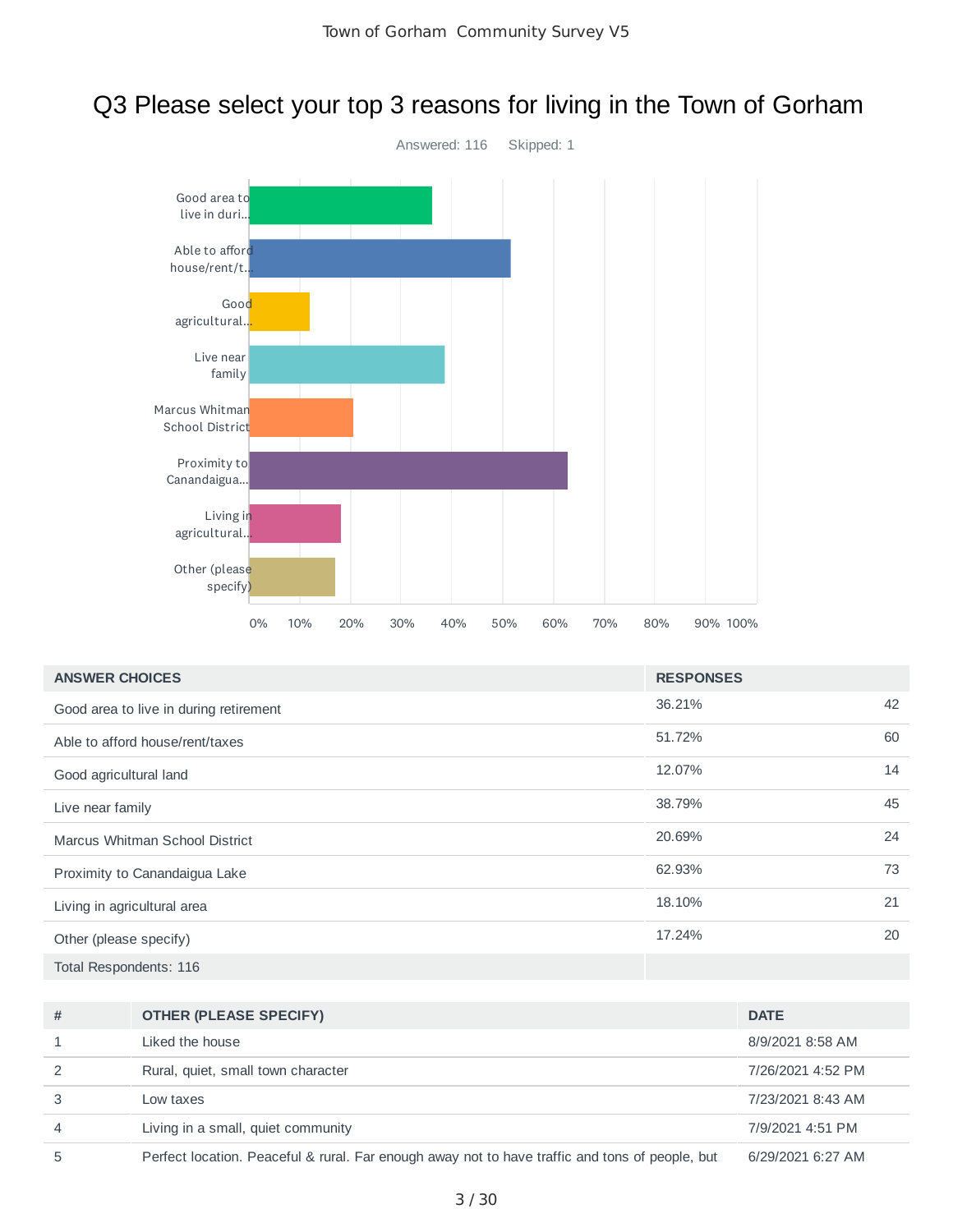|    | close enough to Canandaigua to shop. Victor is only half hour away. #1 reason is low taxes. |                    |
|----|---------------------------------------------------------------------------------------------|--------------------|
| 6  | Away from the city, but close enough                                                        | 6/28/2021 7:30 PM  |
| 7  | Small town living                                                                           | 6/26/2021 8:49 AM  |
| 8  | Level beachfront property                                                                   | 6/23/2021 11:15 PM |
| 9  | Luv sharing w/fam., friends over summer                                                     | 6/15/2021 11:53 PM |
| 10 | Have used the lake, roads and parks for outdoor activities for 30 years.                    | 6/15/2021 7:57 PM  |
| 11 | Diversity (in the broad sense) of the people, community and natural environment.            | 6/15/2021 9:34 AM  |
| 12 | Family property passed down                                                                 | 6/15/2021 8:31 AM  |
| 13 | Good roads                                                                                  | 6/14/2021 9:24 PM  |
| 14 | <b>Friends</b>                                                                              | 6/10/2021 8:00 PM  |
| 15 | Live rural and scenic area, but only short drive to Canandaigua amenities                   | 6/7/2021 8:23 AM   |
| 16 | Beautiful, peaceful, natural surroundings.                                                  | 5/29/2021 4:29 PM  |
| 17 | Close to Canandaigua Shopping areas                                                         | 5/28/2021 7:47 AM  |
| 18 | Location                                                                                    | 5/28/2021 6:57 AM  |
| 19 | Small town living                                                                           | 5/27/2021 7:04 PM  |
| 20 | Scenic area                                                                                 | 5/2/2021 3:13 PM   |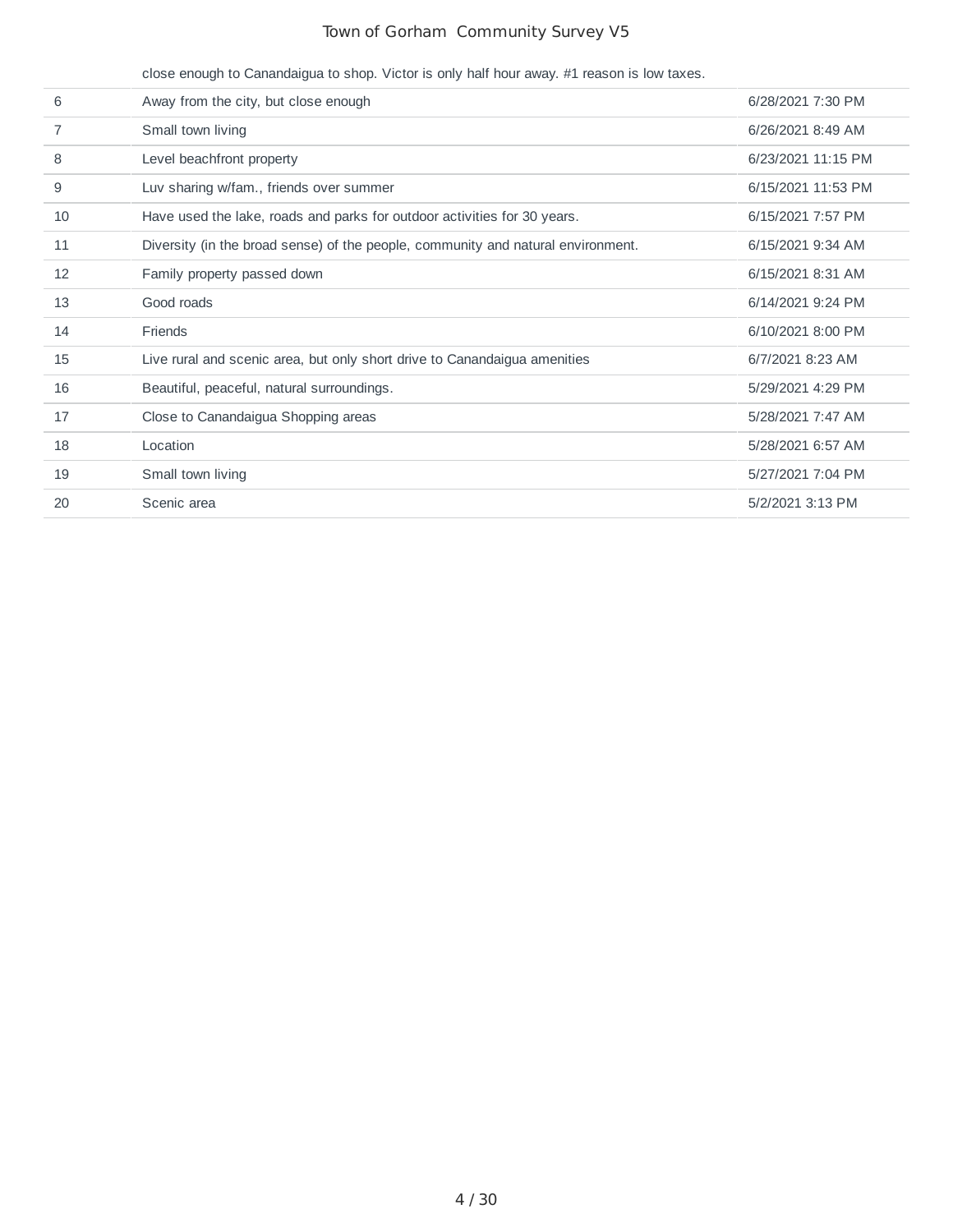Q4 Questions #4 to #9 are intended to indicate community priorities regarding Town spending to further planning goals. Please indicate how much you would be willing to pay annually for each of the following six activities. 4. How much would you be willing to spend to enhance the walkability and bikeability of the hamlet/lakefront areas?



| <b>ANSWER CHOICES</b> | <b>RESPONSES</b> |
|-----------------------|------------------|
| \$0                   | 33<br>28.45%     |
| \$25                  | 29<br>25.00%     |
| \$50                  | 18<br>15.52%     |
| \$75                  | 2<br>1.72%       |
| \$100                 | 29.31%<br>34     |
| <b>TOTAL</b>          | 116              |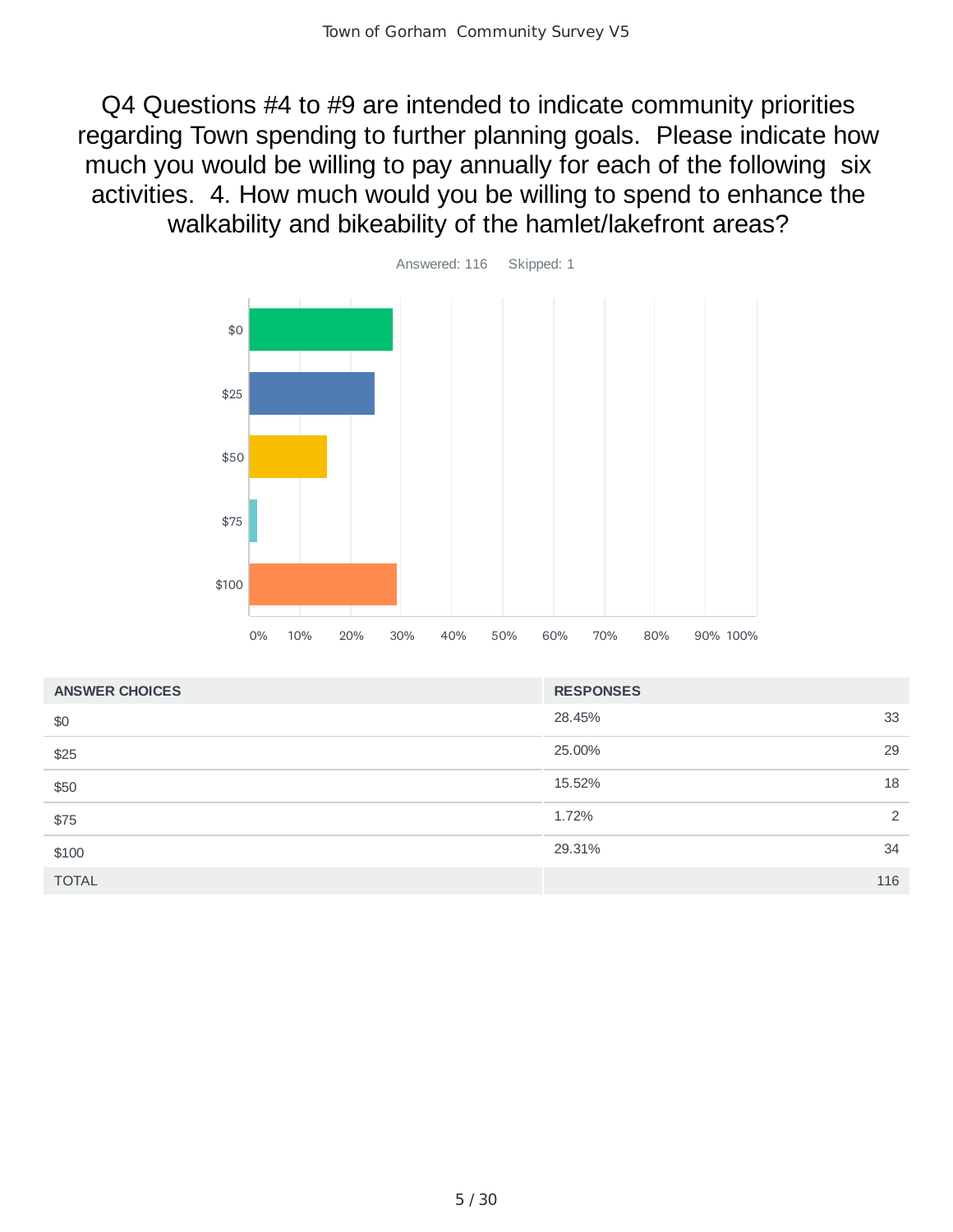### Q5 How much would you be willing to spend to expand the availability of public water?



| <b>ANSWER CHOICES</b> | <b>RESPONSES</b> |
|-----------------------|------------------|
| \$0                   | 62<br>53.91%     |
| \$25                  | 18.26%<br>21     |
| \$50                  | 15<br>13.04%     |
| \$75                  | 0.87%            |
| \$100                 | 16<br>13.91%     |
| <b>TOTAL</b>          | 115              |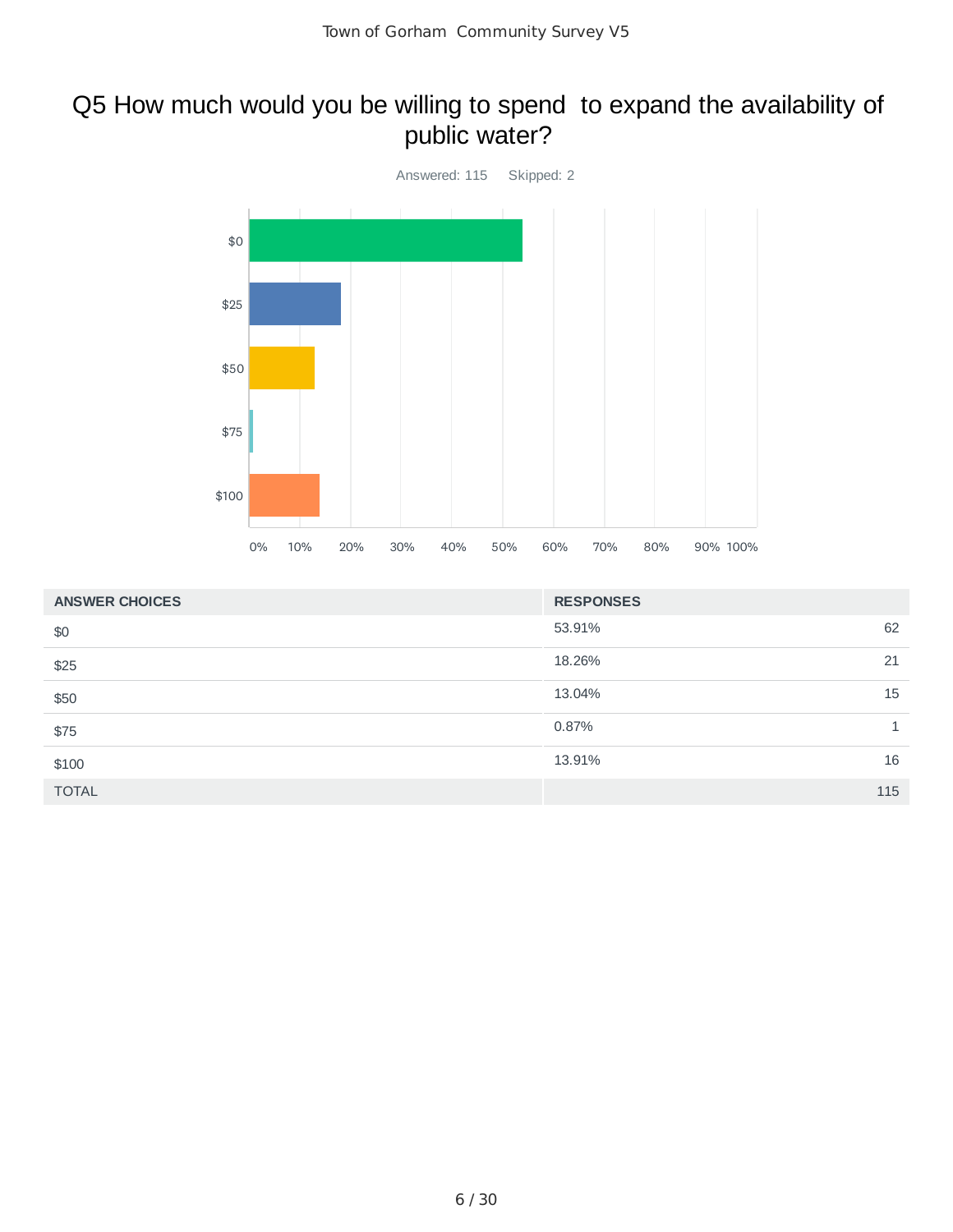Q6 How much would you be willing to spend to increase sustainability of municipal facilities/operations (energy efficiency, waste reduction, water conservation, renewable energy powered buildings and vehicles, etc.)?



| <b>ANSWER CHOICES</b> | <b>RESPONSES</b> |     |
|-----------------------|------------------|-----|
| \$0                   | 33.91%           | 39  |
| \$25                  | 28.70%           | 33  |
| \$50                  | 22.61%           | 26  |
| \$75                  | 1.74%            | 2   |
| \$100                 | 13.04%           | 15  |
| <b>TOTAL</b>          |                  | 115 |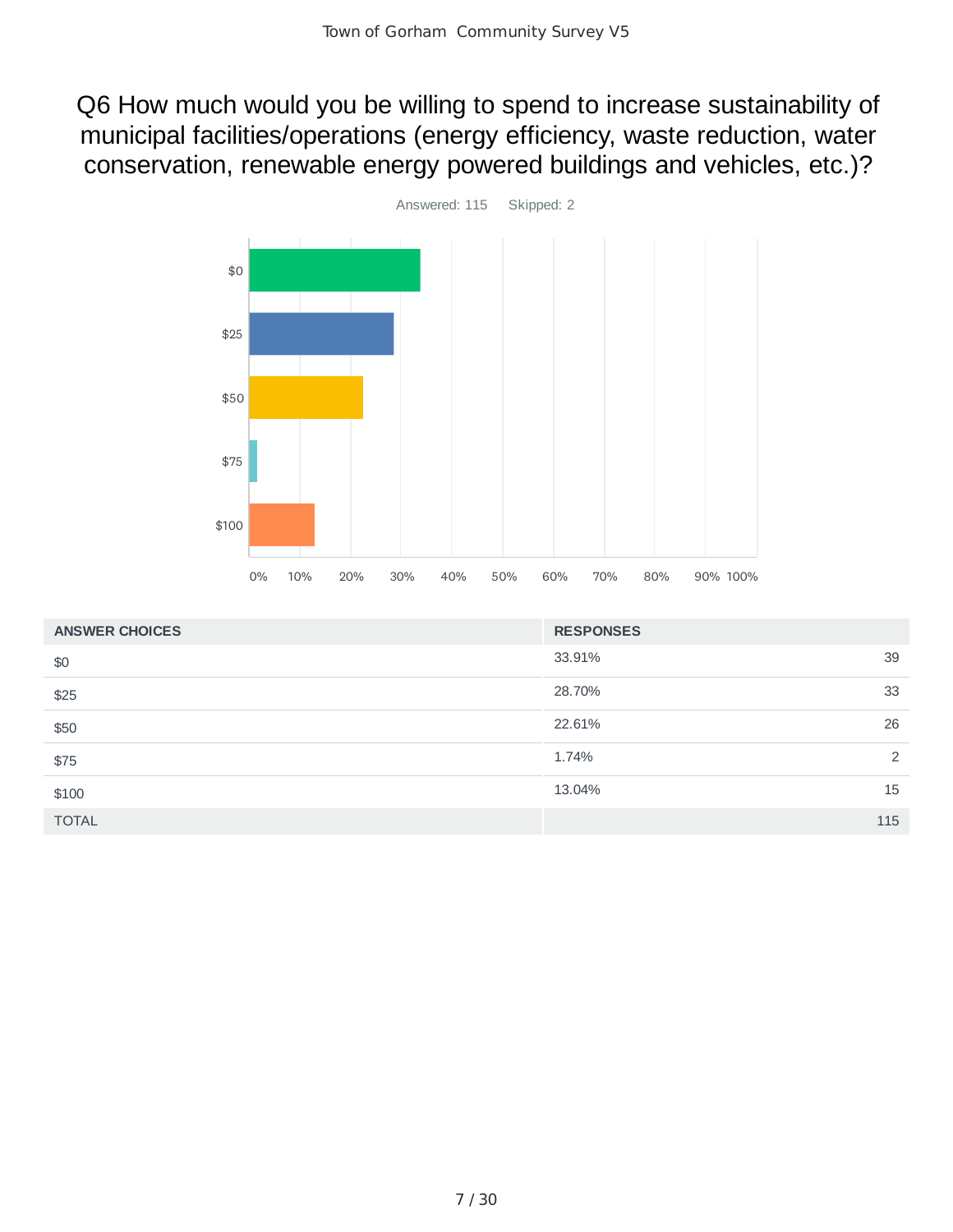# Q7 How much would you be willing to spend to expand public access to Canandaigua Lake?



| <b>ANSWER CHOICES</b> | <b>RESPONSES</b> |                |
|-----------------------|------------------|----------------|
| \$0                   | 45.22%           | 52             |
| \$25                  | 20.87%           | 24             |
| \$50                  | 18.26%           | 21             |
| \$75                  | 3.48%            | $\overline{4}$ |
| \$100                 | 12.17%           | 14             |
| <b>TOTAL</b>          | 115              |                |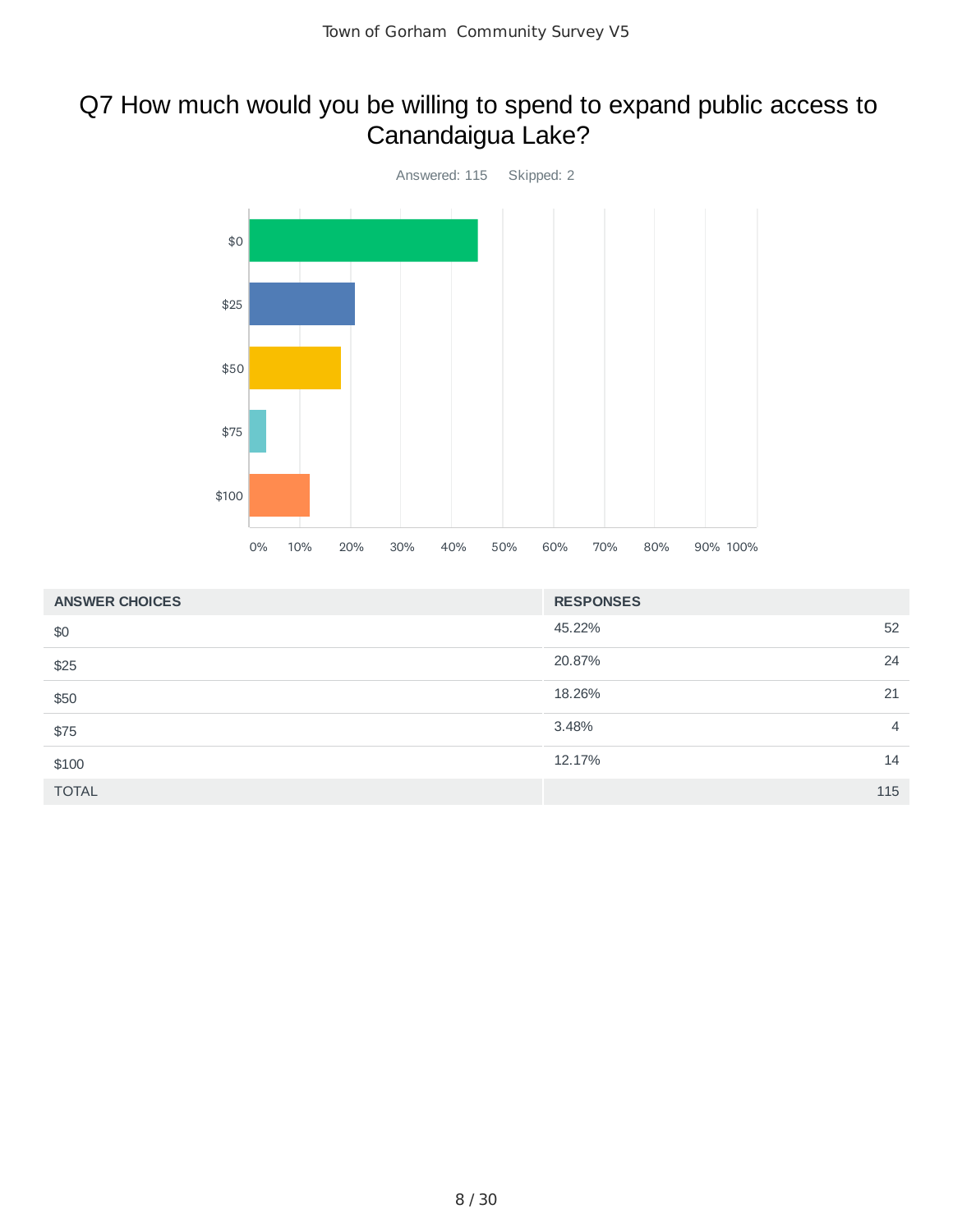# Q8 How much would you be willing to spend to preserve local or regionally important views/hilltops/ridgelines?



| <b>ANSWER CHOICES</b> | <b>RESPONSES</b> |
|-----------------------|------------------|
| \$0                   | 17.54%<br>20     |
| \$25                  | 28.07%<br>32     |
| \$50                  | 21.93%<br>25     |
| \$75                  | 6.14%            |
| \$100                 | 26.32%<br>30     |
| <b>TOTAL</b>          | 114              |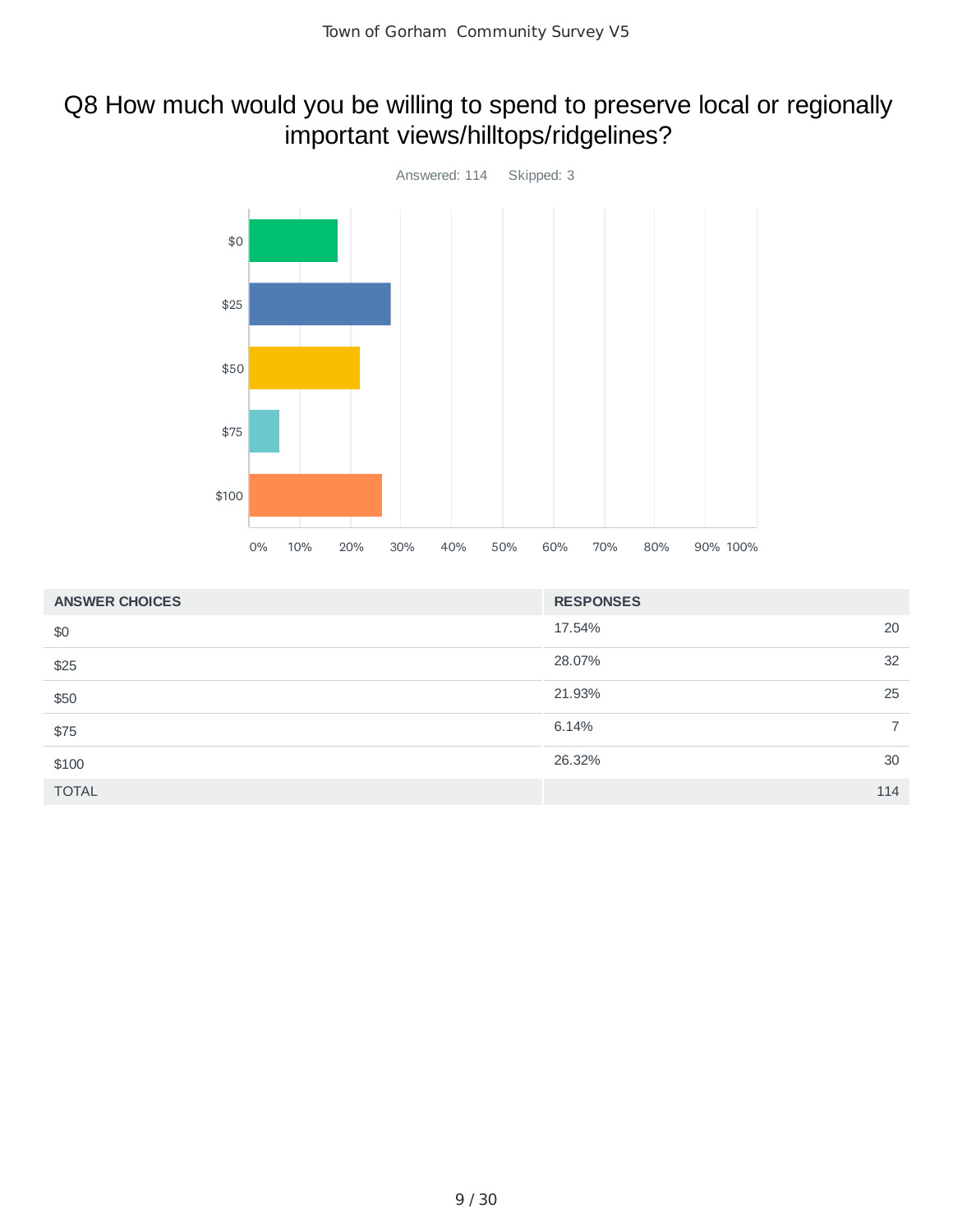# Q9 How much would you be willing to spend to support upland stormwater management facilities to protect water quality?



| <b>ANSWER CHOICES</b> | <b>RESPONSES</b> |
|-----------------------|------------------|
| \$0                   | 17.54%<br>20     |
| \$25                  | 24.56%<br>28     |
| \$50                  | 17.54%<br>20     |
| \$75                  | 6.14%<br>7       |
| \$100                 | 39<br>34.21%     |
| <b>TOTAL</b>          | 114              |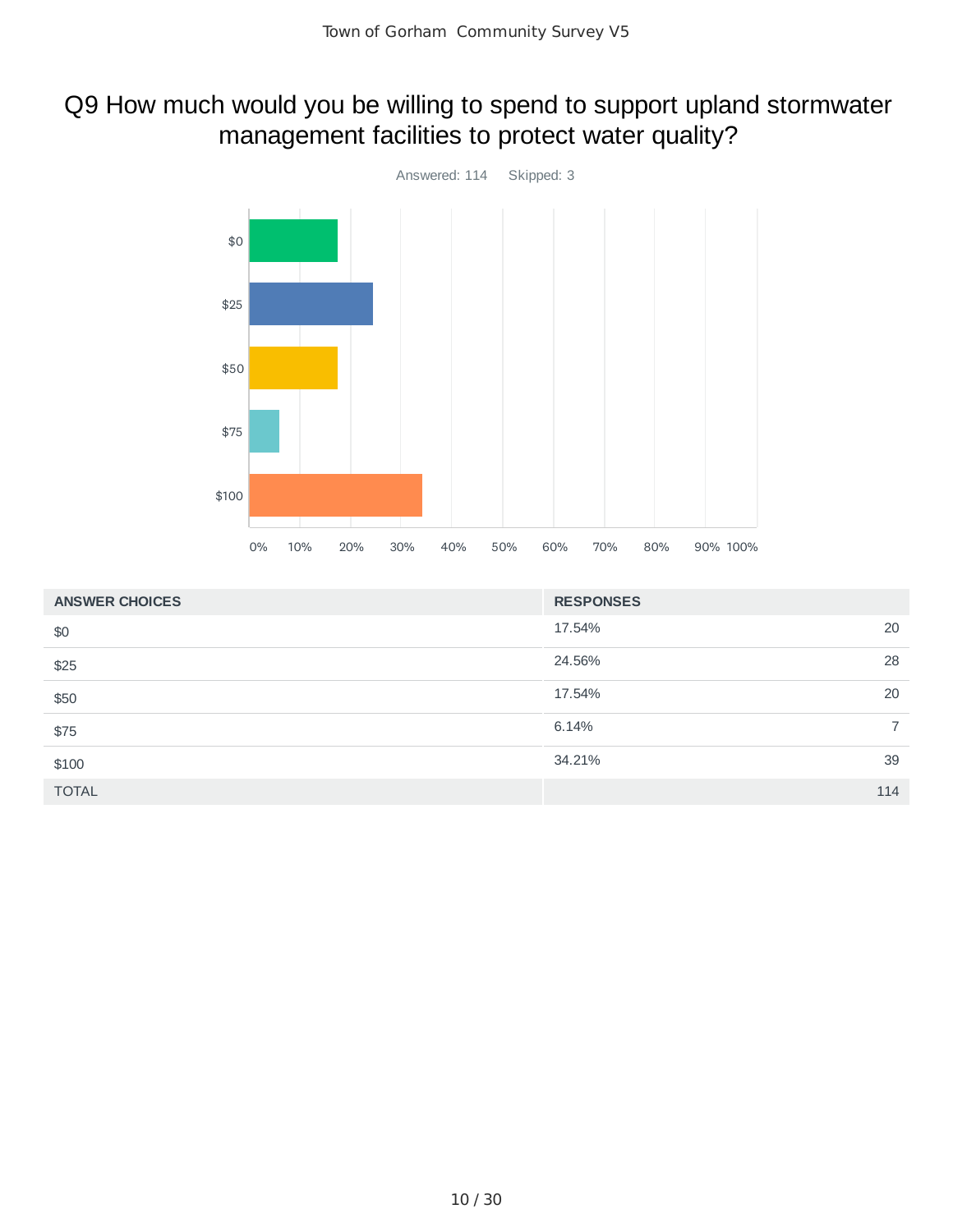### Q10 Which land use(s) are appropriate for each of the following areas? The location of areas A. to F. are indicated on the map below and in the row labels.

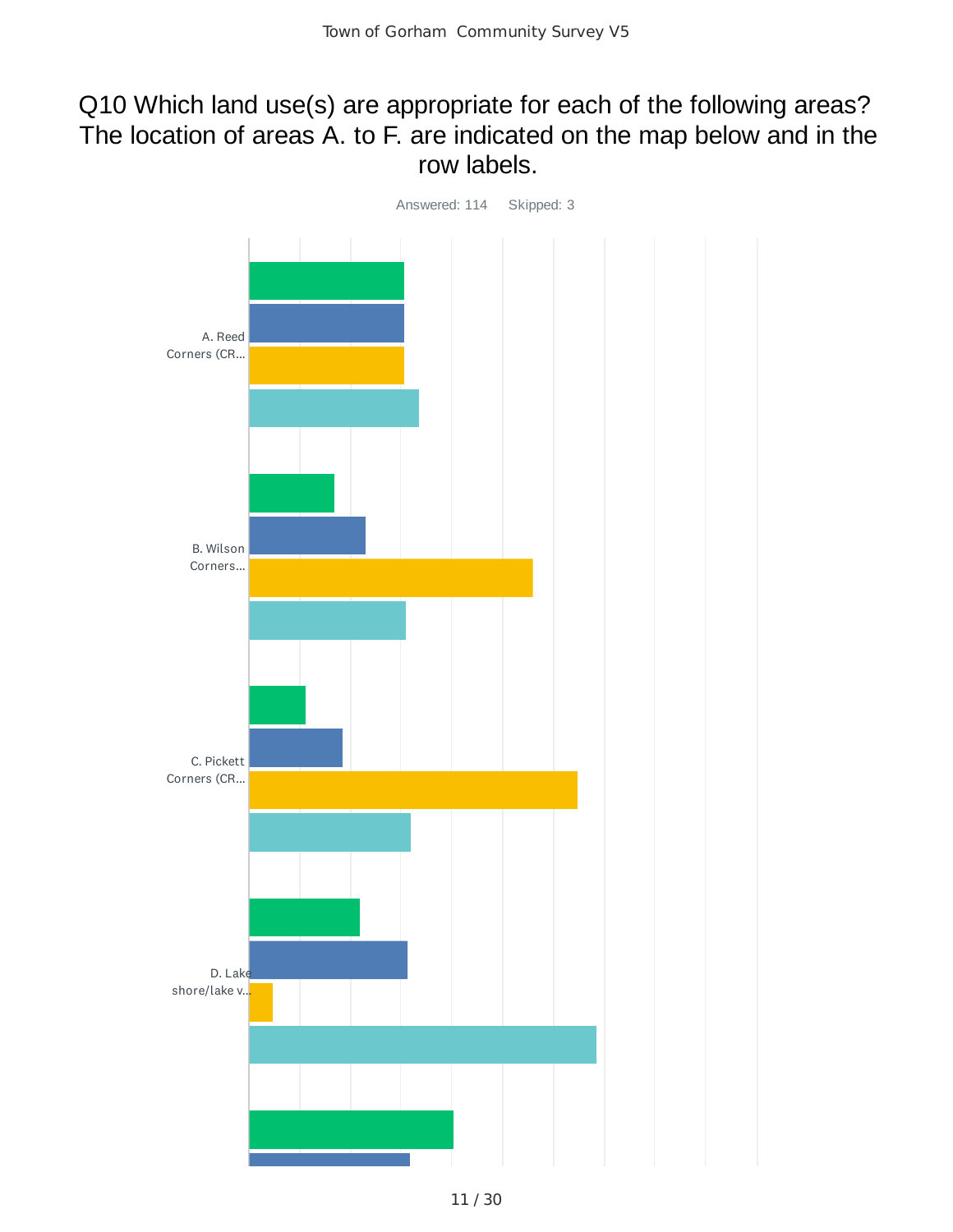

 $\blacksquare$  Mix of residential & commercial uses if public water & sewer

Single family homes, townhouses or apartments if public water & sewers

- Farming as priority use
- Limit development to protect gullies, steep slopes, woodlots, and ridgelines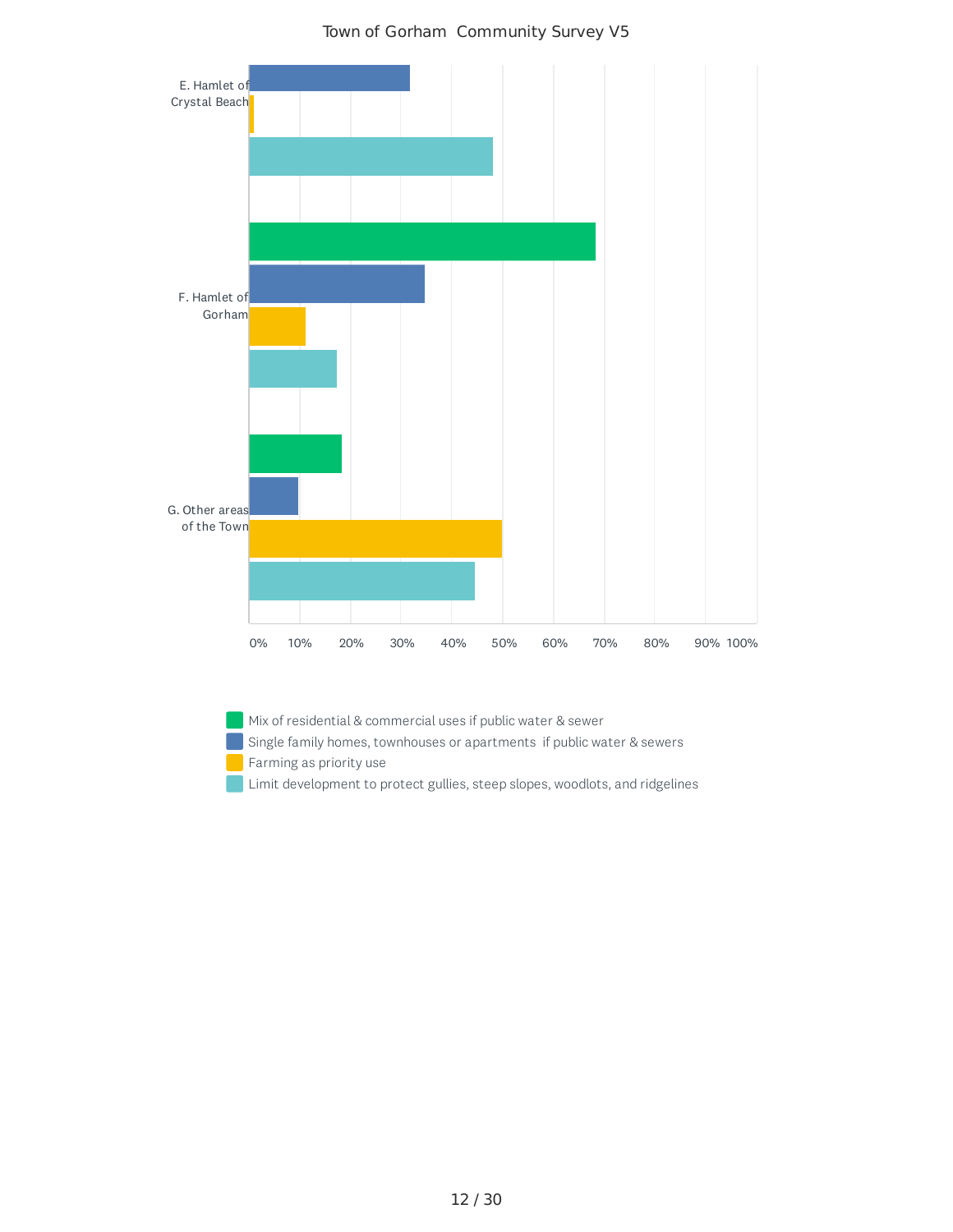|                                                                            | <b>MIX OF</b><br><b>RESIDENTIAL &amp;</b><br><b>COMMERCIAL</b><br><b>USES IF PUBLIC</b><br><b>WATER &amp; SEWER</b> | <b>SINGLE FAMILY</b><br><b>HOMES, TOWNHOUSES</b><br>OR APARTMENTS IF<br><b>PUBLIC WATER &amp;</b><br><b>SEWERS</b> | <b>FARMING</b><br><b>AS</b><br><b>PRIORITY</b><br><b>USE</b> | <b>LIMIT DEVELOPMENT</b><br>TO PROTECT GULLIES,<br><b>STEEP SLOPES,</b><br><b>WOODLOTS, AND</b><br><b>RIDGELINES</b> | <b>TOTAL</b><br><b>RESPONDENTS</b> |
|----------------------------------------------------------------------------|---------------------------------------------------------------------------------------------------------------------|--------------------------------------------------------------------------------------------------------------------|--------------------------------------------------------------|----------------------------------------------------------------------------------------------------------------------|------------------------------------|
| A. Reed<br>Corners (CR<br>18/Depew /SR<br>247 north)                       | 30.69%<br>31                                                                                                        | 30.69%<br>31                                                                                                       | 30.69%<br>31                                                 | 33.66%<br>34                                                                                                         | 101                                |
| B. Wilson<br>Corners (Lake-<br>to-Lake /SR<br>247)                         | 17.00%<br>17                                                                                                        | 23.00%<br>23                                                                                                       | 56.00%<br>56                                                 | 31.00%<br>31                                                                                                         | 100                                |
| C. Pickett<br>Corners (CR<br>18/CR 17)                                     | 11.34%<br>11                                                                                                        | 18.56%<br>18                                                                                                       | 64.95%<br>63                                                 | 31.96%<br>31                                                                                                         | 97                                 |
| D. Lake<br>shore/lake view<br>corridor (CR<br>364/CR 11 &<br>side streets) | 21.90%<br>23                                                                                                        | 31.43%<br>33                                                                                                       | 4.76%<br>5                                                   | 68.57%<br>72                                                                                                         | 105                                |
| E. Hamlet of<br>Crystal Beach                                              | 40.38%<br>42                                                                                                        | 31.73%<br>33                                                                                                       | 0.96%<br>1                                                   | 48.08%<br>50                                                                                                         | 104                                |
| F. Hamlet of<br>Gorham                                                     | 68.37%<br>67                                                                                                        | 34.69%<br>34                                                                                                       | 11.22%<br>11                                                 | 17.35%<br>17                                                                                                         | 98                                 |
| G. Other areas<br>of the Town                                              | 18.48%<br>17                                                                                                        | 9.78%<br>9                                                                                                         | 50.00%<br>46                                                 | 44.57%<br>41                                                                                                         | 92                                 |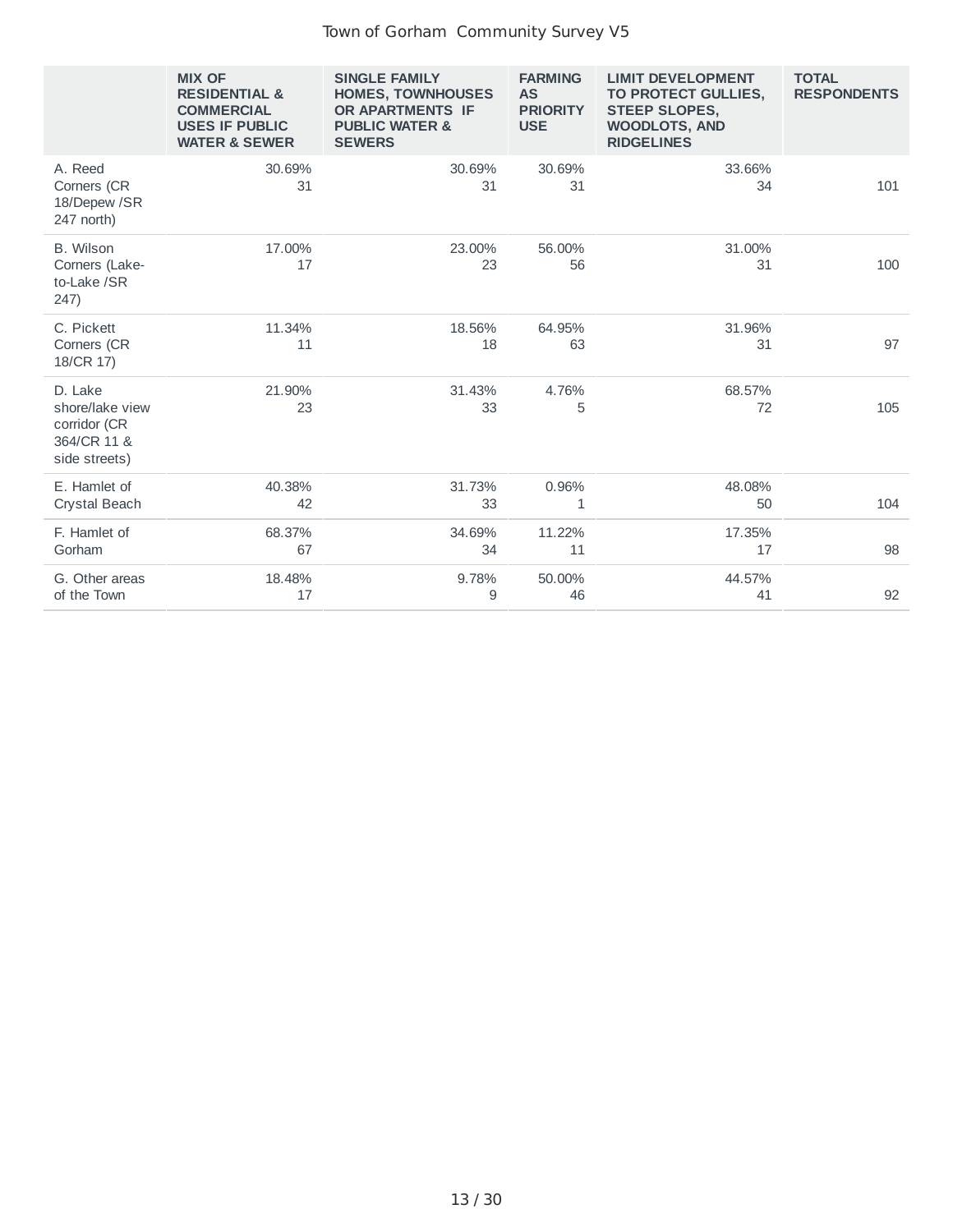

# Q11 How many years have you lived in Gorham?

| <b>ANSWER CHOICES</b> | <b>RESPONSES</b> |
|-----------------------|------------------|
| Less than 1 year      | 1.72%<br>2       |
| 1 to 5 years          | 13<br>11.21%     |
| 6 to 9 years          | 12<br>10.34%     |
| 10 to 20 years        | 21<br>18.10%     |
| More than 20 years    | 66<br>56.90%     |
| Do not live in Gorham | 2<br>1.72%       |
| <b>TOTAL</b>          | 116              |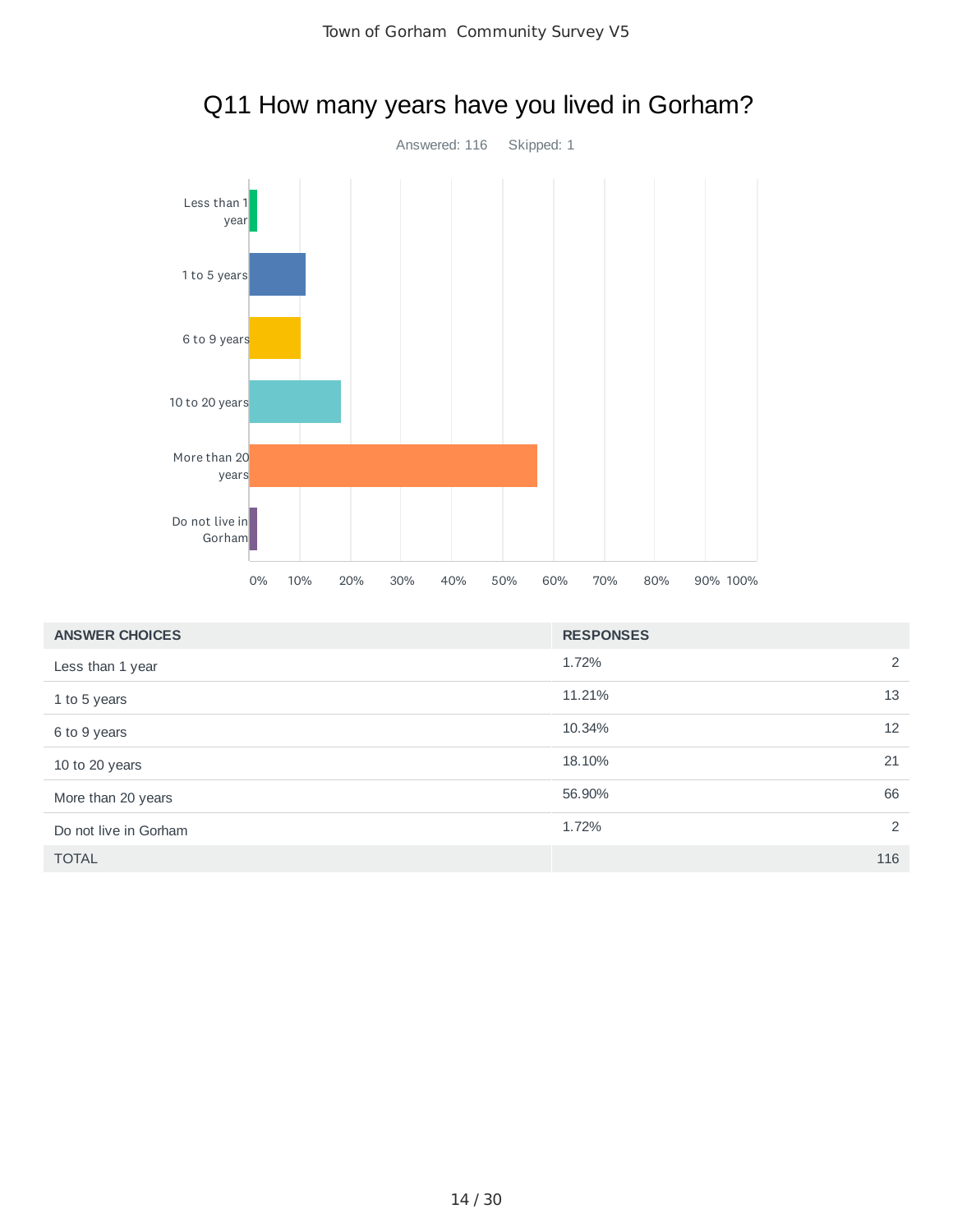### Q12 What one word or short phrase best describes your desired vision for the Town of Gorham?

Answered: 98 Skipped: 19

| #              | <b>RESPONSES</b>                                                                       | <b>DATE</b>        |
|----------------|----------------------------------------------------------------------------------------|--------------------|
| 1              | Protect lakeshore                                                                      | 8/13/2021 4:39 PM  |
| $\overline{2}$ | calming                                                                                | 8/11/2021 5:33 PM  |
| 3              | Thoughtful                                                                             | 8/9/2021 8:58 AM   |
| 4              | Responsible zoning and growth                                                          | 7/31/2021 8:15 PM  |
| 5              | environmentally friendly                                                               | 7/31/2021 7:45 PM  |
| 6              | Environmental protection and preservation                                              | 7/30/2021 5:32 PM  |
| $\overline{7}$ | Affordable                                                                             | 7/28/2021 6:23 PM  |
| 8              | STOP OVER SALTING!                                                                     | 7/28/2021 2:55 PM  |
| 9              | Preserve rural character                                                               | 7/26/2021 4:52 PM  |
| 10             | Flexibility                                                                            | 7/23/2021 3:46 PM  |
| 11             | keep taxes low                                                                         | 7/23/2021 8:43 AM  |
| 12             | an oasis of natural beauty that maintains our open spaces with distinctive development | 7/20/2021 12:08 PM |
| 13             | We the People                                                                          | 7/19/2021 11:08 AM |
| 14             | Keep it quiet                                                                          | 7/16/2021 8:20 AM  |
| 15             | Conserve beauty                                                                        | 7/13/2021 12:06 PM |
| 16             | keep rural                                                                             | 7/10/2021 8:03 AM  |
| 17             | Tranquil country                                                                       | 7/9/2021 4:51 PM   |
| 18             | Keep rural areas & farming                                                             | 7/3/2021 10:13 AM  |
| 19             | preserve the farmland - limit development                                              | 7/2/2021 12:33 PM  |
| 20             | keep it country!                                                                       | 7/2/2021 12:29 PM  |
| 21             | prevent the increasing property taxes                                                  | 7/2/2021 10:30 AM  |
| 22             | Green space/rural                                                                      | 7/1/2021 9:20 AM   |
| 23             | Peaceful                                                                               | 6/30/2021 8:45 AM  |
| 24             | To clean it up                                                                         | 6/29/2021 12:42 PM |
| 25             | Would like more restaurants                                                            | 6/29/2021 7:19 AM  |
| 26             | Serenity                                                                               | 6/29/2021 6:27 AM  |
| 27             | Increase services to the whole town                                                    | 6/28/2021 7:30 PM  |
| 28             | A nice place to call home                                                              | 6/28/2021 5:34 PM  |
| 29             | Quiet                                                                                  | 6/28/2021 6:24 AM  |
| 30             | Quite                                                                                  | 6/27/2021 4:35 PM  |
| 31             | Small town living                                                                      | 6/26/2021 8:49 AM  |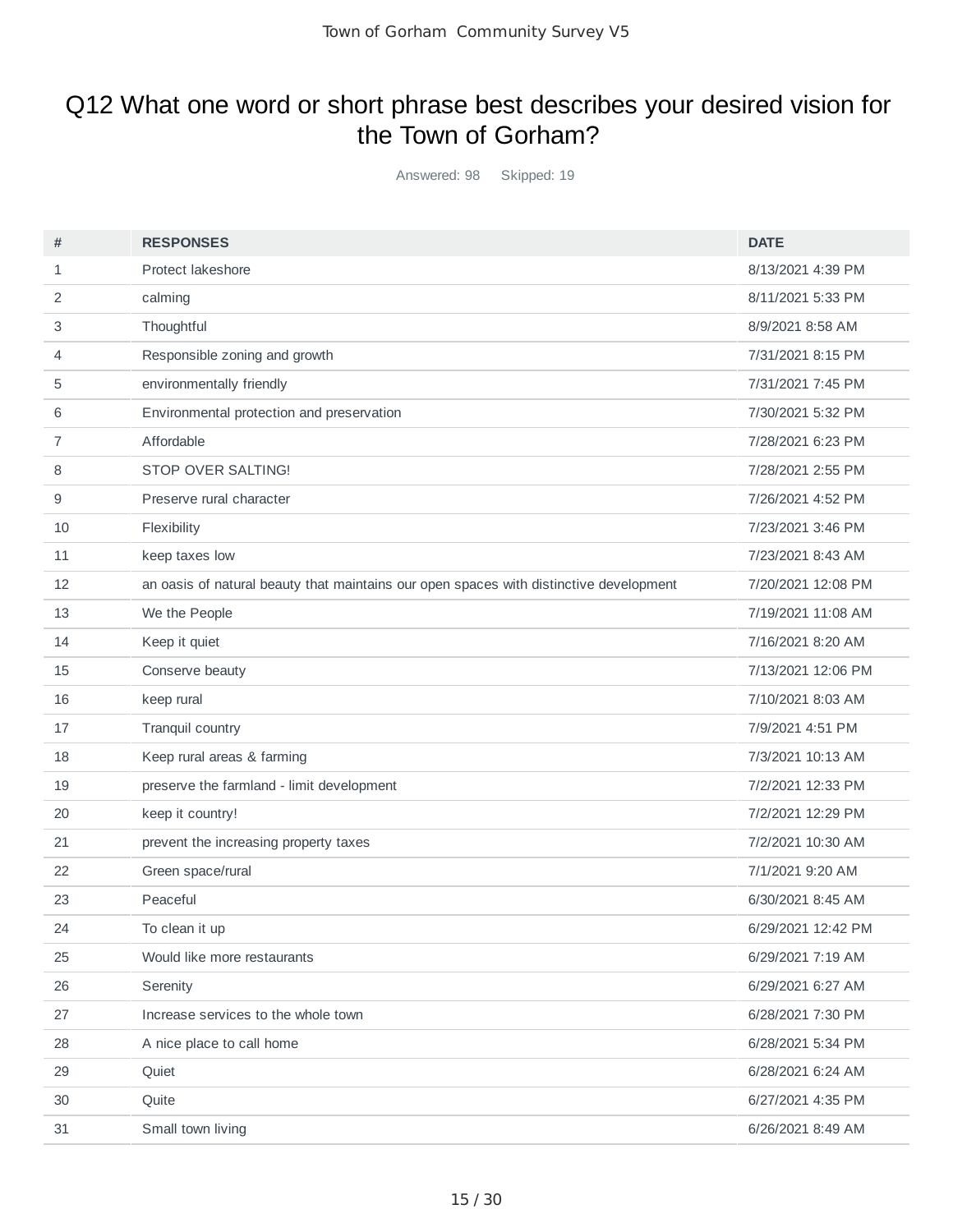| 32 | peaceful                                                                                                                                                                                                                                                                                                                                                                                                                  | 6/26/2021 8:46 AM  |
|----|---------------------------------------------------------------------------------------------------------------------------------------------------------------------------------------------------------------------------------------------------------------------------------------------------------------------------------------------------------------------------------------------------------------------------|--------------------|
| 33 | Farming and lake use                                                                                                                                                                                                                                                                                                                                                                                                      | 6/25/2021 10:02 PM |
| 34 | preservation of the balance between Ag and lake dweller                                                                                                                                                                                                                                                                                                                                                                   | 6/25/2021 5:39 PM  |
| 35 | Keep it a small town                                                                                                                                                                                                                                                                                                                                                                                                      | 6/24/2021 7:57 PM  |
| 36 | Preservation of the lake                                                                                                                                                                                                                                                                                                                                                                                                  | 6/23/2021 11:15 PM |
| 37 | Keep area beautiful                                                                                                                                                                                                                                                                                                                                                                                                       | 6/22/2021 10:12 PM |
| 38 | Preserve the lake                                                                                                                                                                                                                                                                                                                                                                                                         | 6/20/2021 7:38 PM  |
| 39 | protect the lake                                                                                                                                                                                                                                                                                                                                                                                                          | 6/19/2021 1:54 PM  |
| 40 | To spend wisely                                                                                                                                                                                                                                                                                                                                                                                                           | 6/18/2021 11:19 AM |
| 41 | public water                                                                                                                                                                                                                                                                                                                                                                                                              | 6/18/2021 10:37 AM |
| 42 | Rural                                                                                                                                                                                                                                                                                                                                                                                                                     | 6/17/2021 4:16 PM  |
| 43 | kind to the environment                                                                                                                                                                                                                                                                                                                                                                                                   | 6/17/2021 5:35 AM  |
| 44 | idyllic                                                                                                                                                                                                                                                                                                                                                                                                                   | 6/16/2021 10:05 AM |
| 45 | Quiet little, town, some businesses, carefully monitored/controlled farming with respect to<br>runoff and destruction of lake cleanliness from agro waste, values of property, and lake usage<br>and beauty far into the future.                                                                                                                                                                                          | 6/15/2021 11:53 PM |
| 46 | Country                                                                                                                                                                                                                                                                                                                                                                                                                   | 6/15/2021 9:15 PM  |
| 47 | Keep new development in concentrated areas, maintain agricultural lands for farming, improve<br>protections for the lake and water quality as possible to maintain this resource for all that enjoy<br>and benefit from it. The degradation that I have experienced in my 82 years due to invasive<br>species, poorly managed development and overdevelopment saddens me and I hope that<br>better management lies ahead. | 6/15/2021 3:06 PM  |
| 48 | Quiet community on and near the lake                                                                                                                                                                                                                                                                                                                                                                                      | 6/15/2021 12:26 PM |
| 49 | rural                                                                                                                                                                                                                                                                                                                                                                                                                     | 6/15/2021 10:45 AM |
| 50 | rural                                                                                                                                                                                                                                                                                                                                                                                                                     | 6/15/2021 10:42 AM |
| 51 | Preservation and continuity for future generations                                                                                                                                                                                                                                                                                                                                                                        | 6/15/2021 9:34 AM  |
| 52 | Protect agriculture and natural resources, improve stormwater management.                                                                                                                                                                                                                                                                                                                                                 | 6/15/2021 8:48 AM  |
| 53 | Preservation                                                                                                                                                                                                                                                                                                                                                                                                              | 6/15/2021 8:31 AM  |
| 54 | <b>Conservation Commitment</b>                                                                                                                                                                                                                                                                                                                                                                                            | 6/15/2021 8:10 AM  |
| 55 | Development                                                                                                                                                                                                                                                                                                                                                                                                               | 6/15/2021 8:02 AM  |
| 56 | Unchanged                                                                                                                                                                                                                                                                                                                                                                                                                 | 6/15/2021 7:31 AM  |
| 57 | Model of the Finger Lakes of sustainability and agricultural practices while maintaining public<br>lake access                                                                                                                                                                                                                                                                                                            | 6/15/2021 7:29 AM  |
| 58 | Lower taxes                                                                                                                                                                                                                                                                                                                                                                                                               | 6/15/2021 7:08 AM  |
| 59 | Control lake front rentals                                                                                                                                                                                                                                                                                                                                                                                                | 6/15/2021 6:53 AM  |
| 60 | <b>Beauty</b>                                                                                                                                                                                                                                                                                                                                                                                                             | 6/15/2021 6:46 AM  |
| 61 | Private                                                                                                                                                                                                                                                                                                                                                                                                                   | 6/15/2021 2:07 AM  |
| 62 | Protect the lake                                                                                                                                                                                                                                                                                                                                                                                                          | 6/14/2021 9:52 PM  |
| 63 | Lake and land protection                                                                                                                                                                                                                                                                                                                                                                                                  | 6/14/2021 9:42 PM  |
| 64 | improve walkability                                                                                                                                                                                                                                                                                                                                                                                                       | 6/14/2021 9:39 PM  |
| 65 | Low density                                                                                                                                                                                                                                                                                                                                                                                                               | 6/14/2021 9:37 PM  |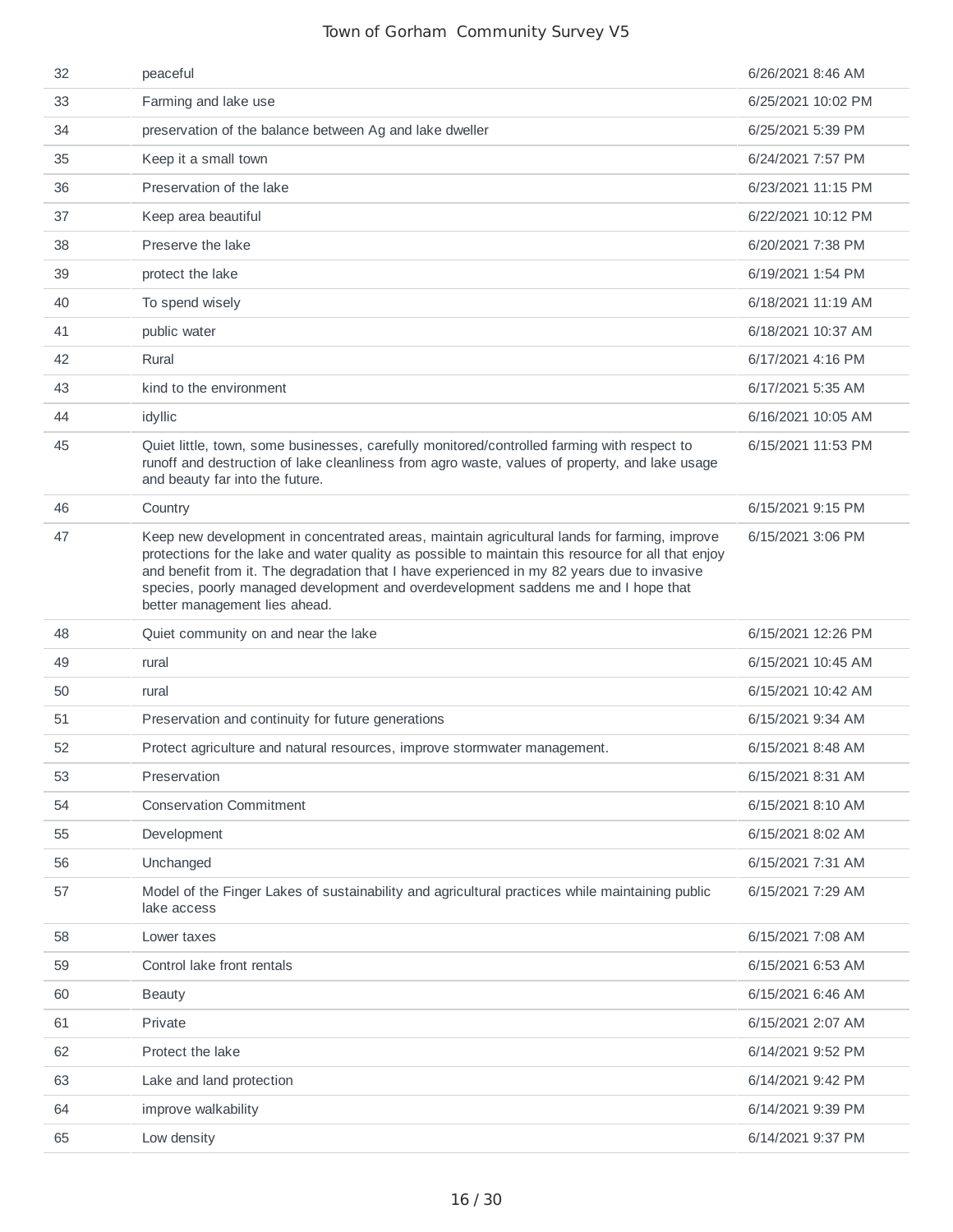| 66 | Protect the Canandaigua Lake waters above all else!!                                     | 6/14/2021 9:25 PM  |
|----|------------------------------------------------------------------------------------------|--------------------|
| 67 | Watershed Stewardship                                                                    | 6/14/2021 9:24 PM  |
| 68 | No development                                                                           | 6/14/2021 9:13 PM  |
| 69 | Always have protecting Canandaigua Lake water quality as number one concern in land use. | 6/11/2021 10:09 AM |
| 70 | Small agricultural town                                                                  | 6/9/2021 10:47 PM  |
| 71 | Preserve                                                                                 | 6/7/2021 8:23 AM   |
| 72 | keep family friendly                                                                     | 6/4/2021 10:07 AM  |
| 73 | well preserved natural resources                                                         | 6/1/2021 1:05 PM   |
| 74 | undecide                                                                                 | 6/1/2021 10:41 AM  |
| 75 | NO SHORT TERM RENTALS                                                                    | 5/31/2021 7:49 AM  |
| 76 | Keep it simple and just.                                                                 | 5/29/2021 4:29 PM  |
| 77 | rural                                                                                    | 5/28/2021 7:47 AM  |
| 78 | Keep it rural                                                                            | 5/28/2021 6:57 AM  |
| 79 | All residents should have access to public water.                                        | 5/27/2021 10:33 PM |
| 80 | Peaceful                                                                                 | 5/27/2021 7:04 PM  |
| 81 | Residential & commercial growth potential                                                | 5/27/2021 6:17 PM  |
| 82 | <b>Historic</b>                                                                          | 5/27/2021 5:17 PM  |
| 83 | retain country/farm field, limit large developments                                      | 5/24/2021 7:26 AM  |
| 84 | agriculture                                                                              | 5/20/2021 9:36 AM  |
| 85 | Farming                                                                                  | 5/20/2021 9:32 AM  |
| 86 | right to own and operate a business                                                      | 5/20/2021 9:28 AM  |
| 87 | agriculture                                                                              | 5/20/2021 9:24 AM  |
| 88 | agricultural freedom & minimal development                                               | 5/20/2021 9:21 AM  |
| 89 | agricultural business                                                                    | 5/20/2021 9:06 AM  |
| 90 | Beautiful farming ciountry                                                               | 5/19/2021 6:21 AM  |
| 91 | Stay the same                                                                            | 5/12/2021 6:59 PM  |
| 92 | Keep as much of the natural beauty and country feel.                                     | 5/12/2021 3:08 PM  |
| 93 | Agricultural                                                                             | 5/11/2021 1:55 PM  |
| 94 | Protection of nature                                                                     | 5/2/2021 3:13 PM   |
| 95 | Maintain rural quality and enhance walkability                                           | 4/15/2021 4:59 AM  |
| 96 | Stay undeveloped                                                                         | 4/14/2021 9:36 AM  |
| 97 | Be open-minded                                                                           | 4/13/2021 7:38 PM  |
| 98 | protection of historical assets                                                          | 4/13/2021 4:23 PM  |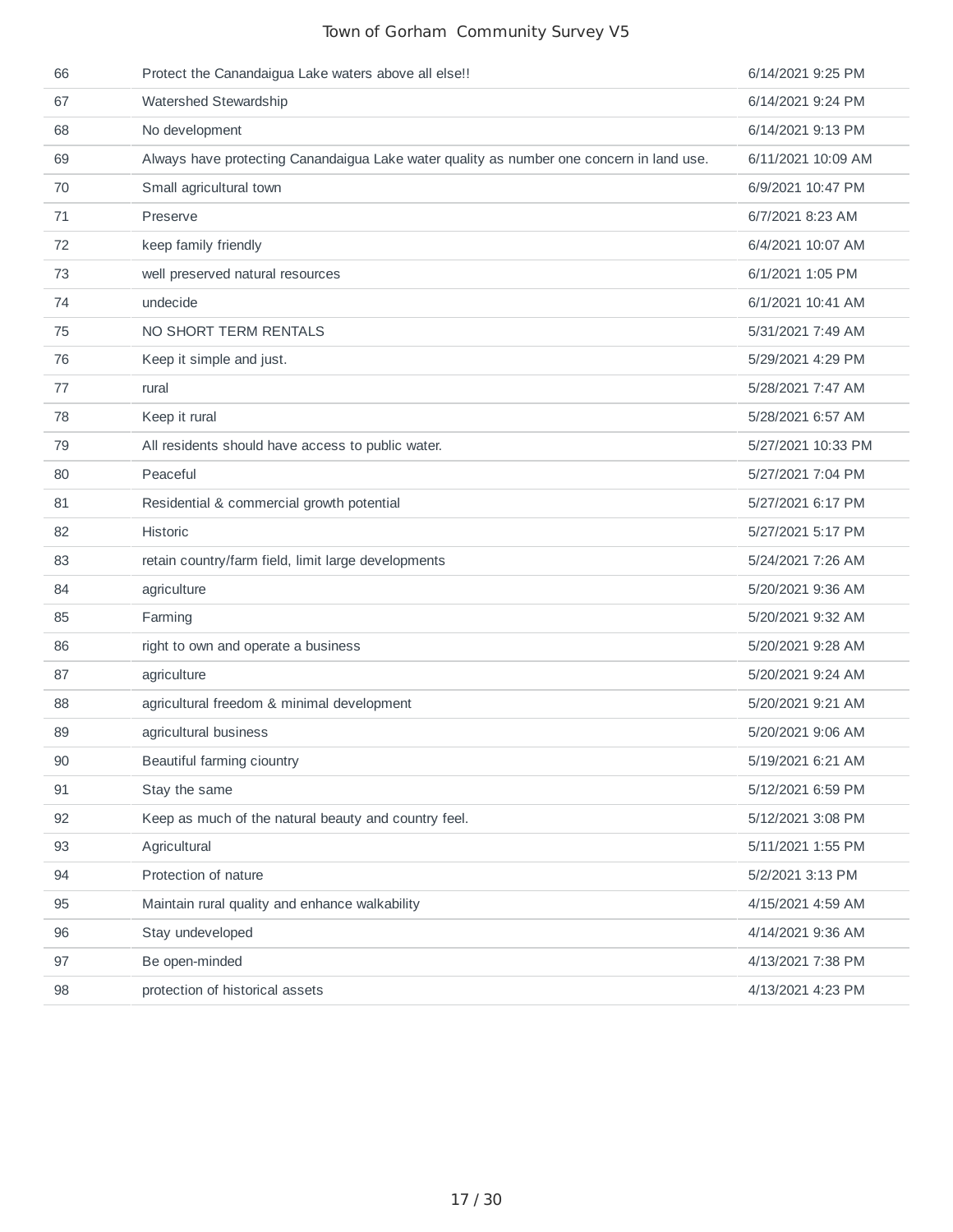

| <b>ANSWER CHOICES</b> | <b>RESPONSES</b> |     |
|-----------------------|------------------|-----|
| Under 25 years old    | 2.59%            | 3   |
| 25 to 44 years old    | 12.93%           | 15  |
| 45 to 54 years old    | 12.93%           | 15  |
| 55 to 64 years old    | 33.62%           | 39  |
| 65 to 74 years old    | 21.55%           | 25  |
| 75 years or older     | 16.38%           | 19  |
| <b>TOTAL</b>          |                  | 116 |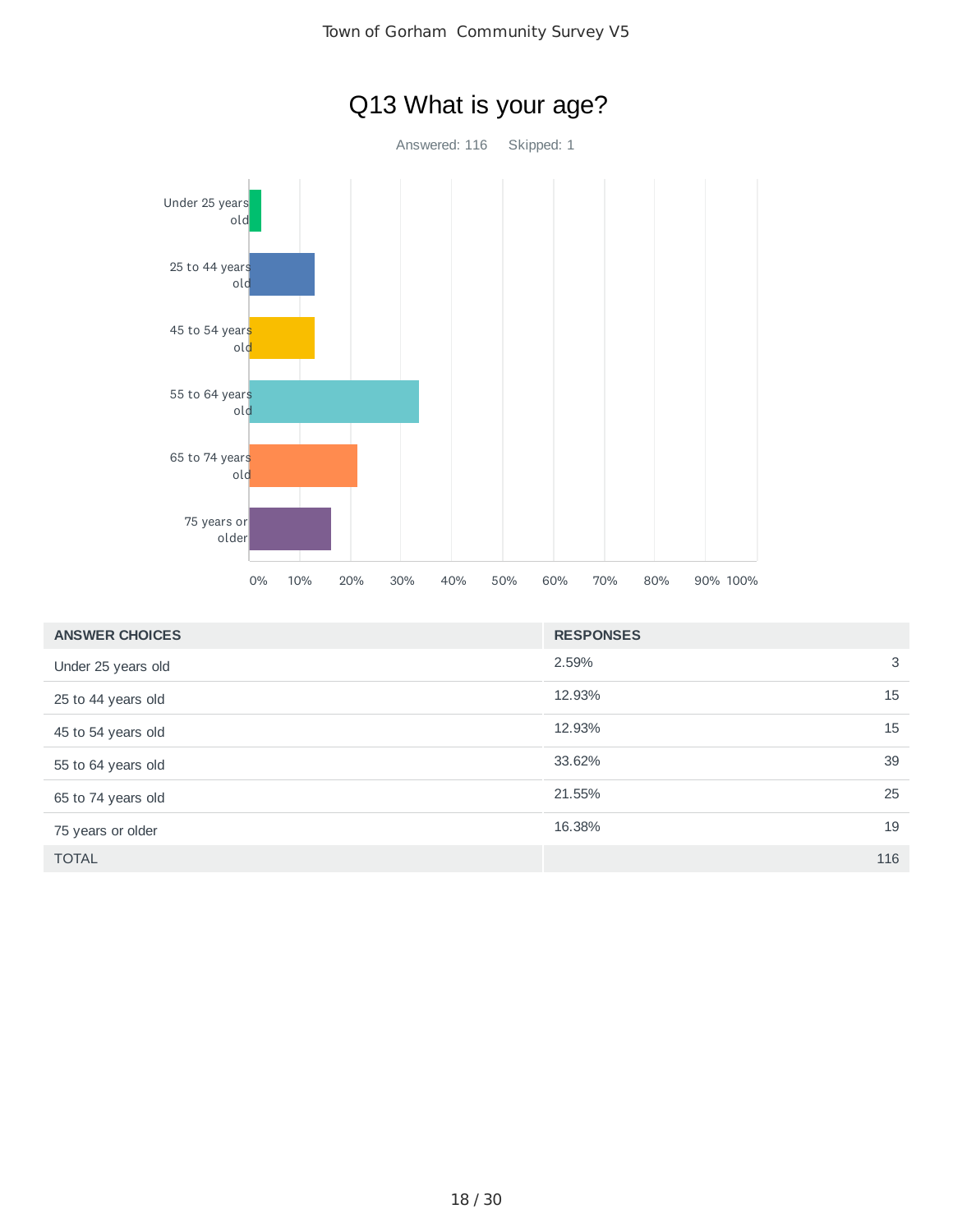

# Q14 What is your household type?

| <b>ANSWER CHOICES</b>                    | <b>RESPONSES</b> |     |
|------------------------------------------|------------------|-----|
| Family with children age 18 and under    | 23.93%           | 28  |
| Family with no children age 18 and under | 53.85%           | 63  |
| Live alone under age 65                  | 5.98%            |     |
| Live alone age 65 or older               | 5.13%            | 6   |
| Other household type                     | 11.11%           | 13  |
| <b>TOTAL</b>                             |                  | 117 |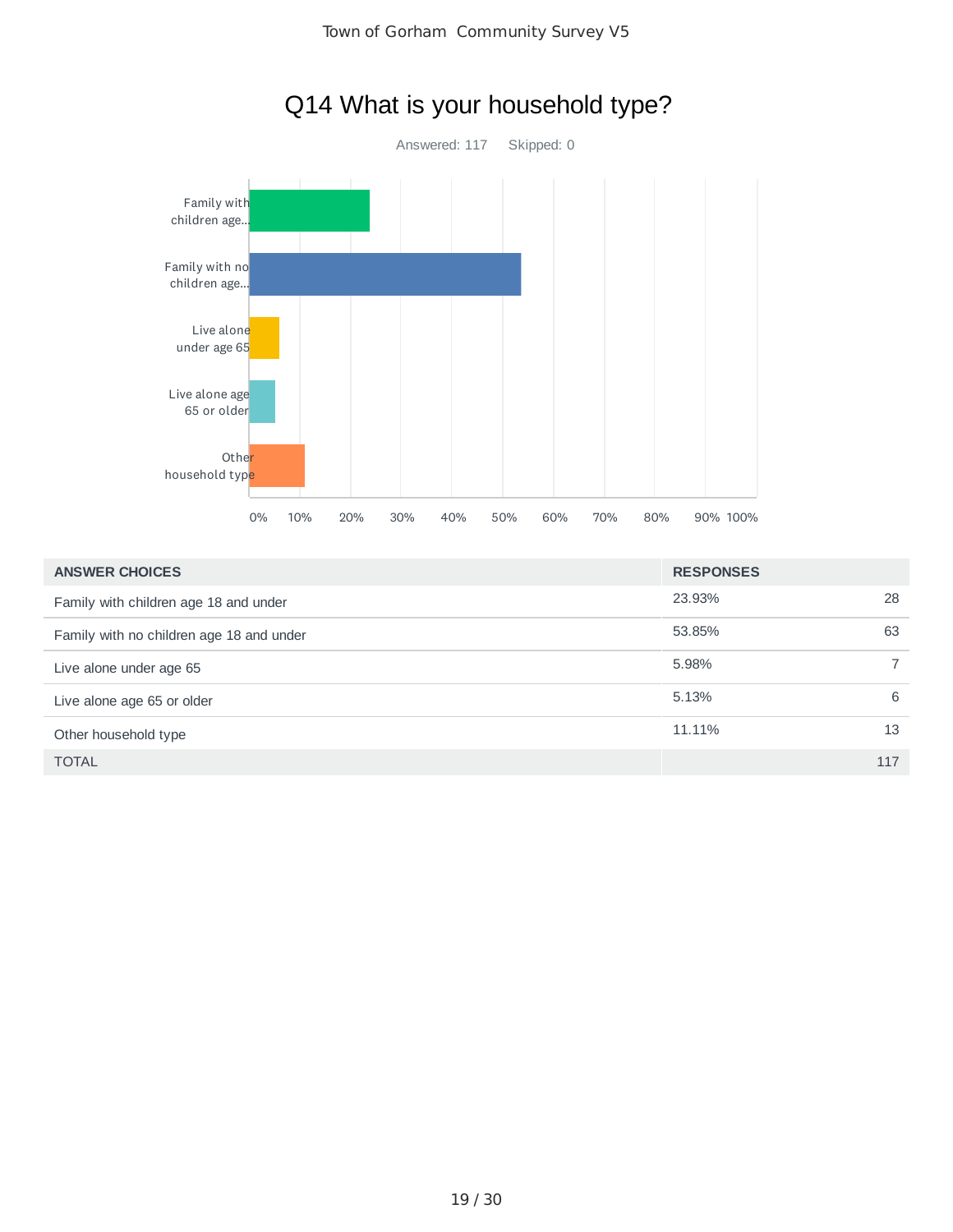### Q15 How satisfied are you with the current location of agricultural, residential and commercial land uses in the Town of Gorham?



| <b>ANSWER CHOICES</b>              | <b>RESPONSES</b> |     |
|------------------------------------|------------------|-----|
| very satisfied                     | 18.10%           | 21  |
| satisfied                          | 43.10%           | 50  |
| neither satisfied nor dissatisfied | 30.17%           | 35  |
| dissatisfied                       | 6.90%            | 8   |
| very dissatisfied                  | 1.72%            | 2   |
| <b>TOTAL</b>                       |                  | 116 |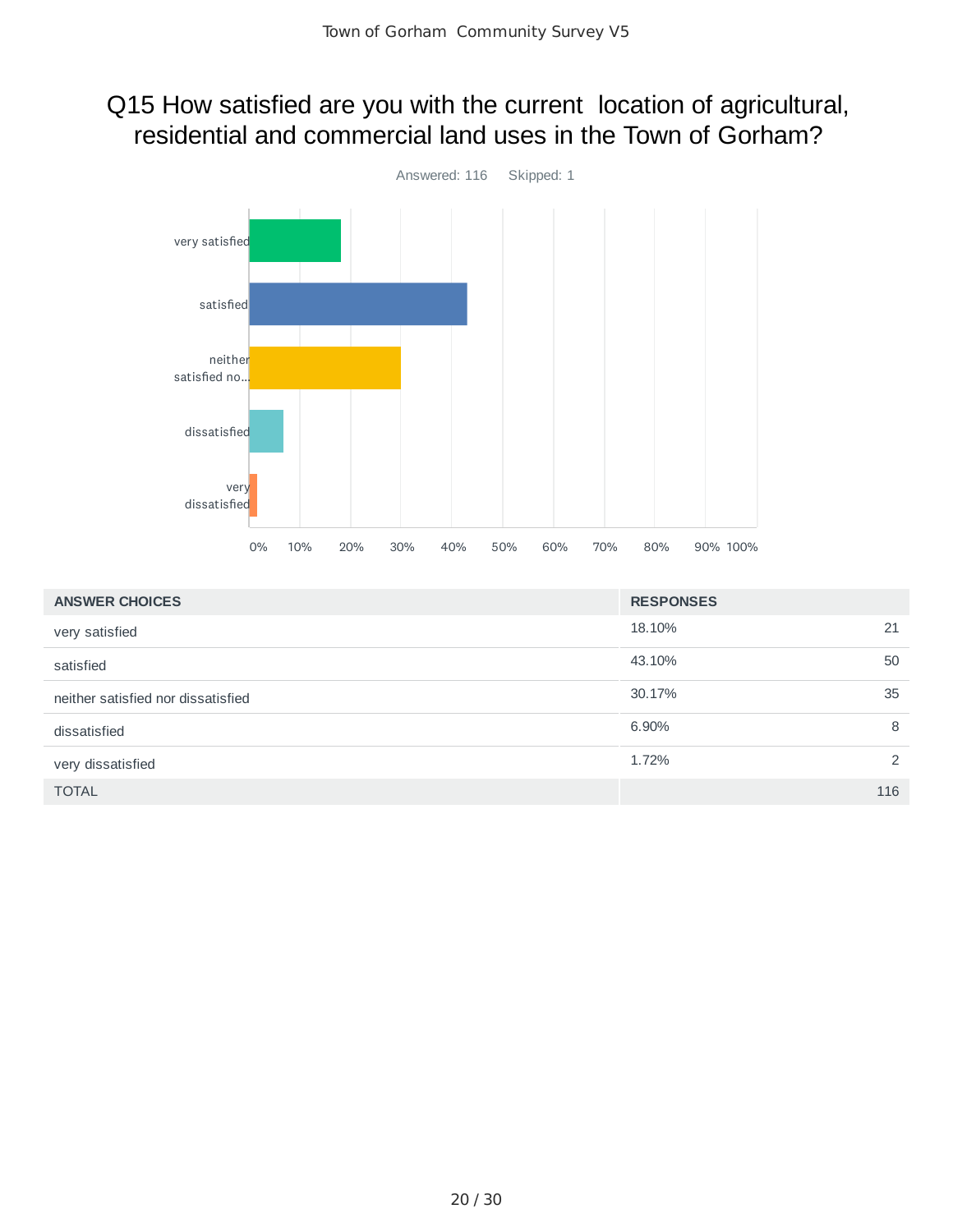### Q16 How satisfied are you with the building and zoning operations in the Town of Gorham?



| <b>ANSWER CHOICES</b>              | <b>RESPONSES</b> |     |
|------------------------------------|------------------|-----|
| very satisfied                     | 11.30%           | 13  |
| satisfied                          | 34.78%           | 40  |
| neither satisfied nor dissatisfied | 34.78%           | 40  |
| dissatisfied                       | 16.52%           | 19  |
| very dissatisfied                  | 2.61%            | 3   |
| <b>TOTAL</b>                       |                  | 115 |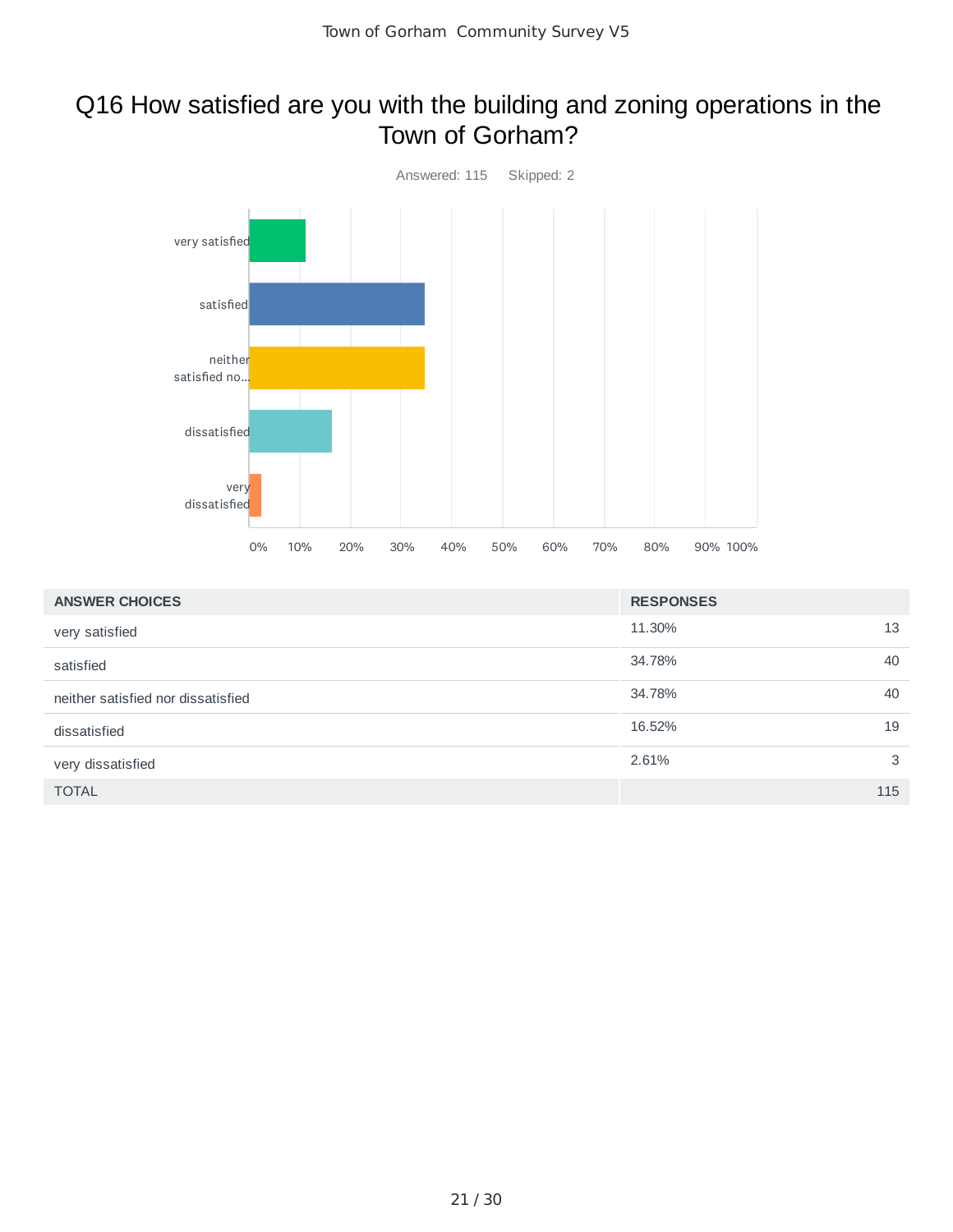# Q17 Would you like to help with the Town of Gorham Comprehensive Plan update or Plan implementation?



| <b>ANSWER CHOICES</b> | <b>RESPONSES</b> |     |
|-----------------------|------------------|-----|
| Yes                   | 31.48%           | 34  |
| <b>No</b>             | 68.52%           | 74  |
| <b>TOTAL</b>          |                  | 108 |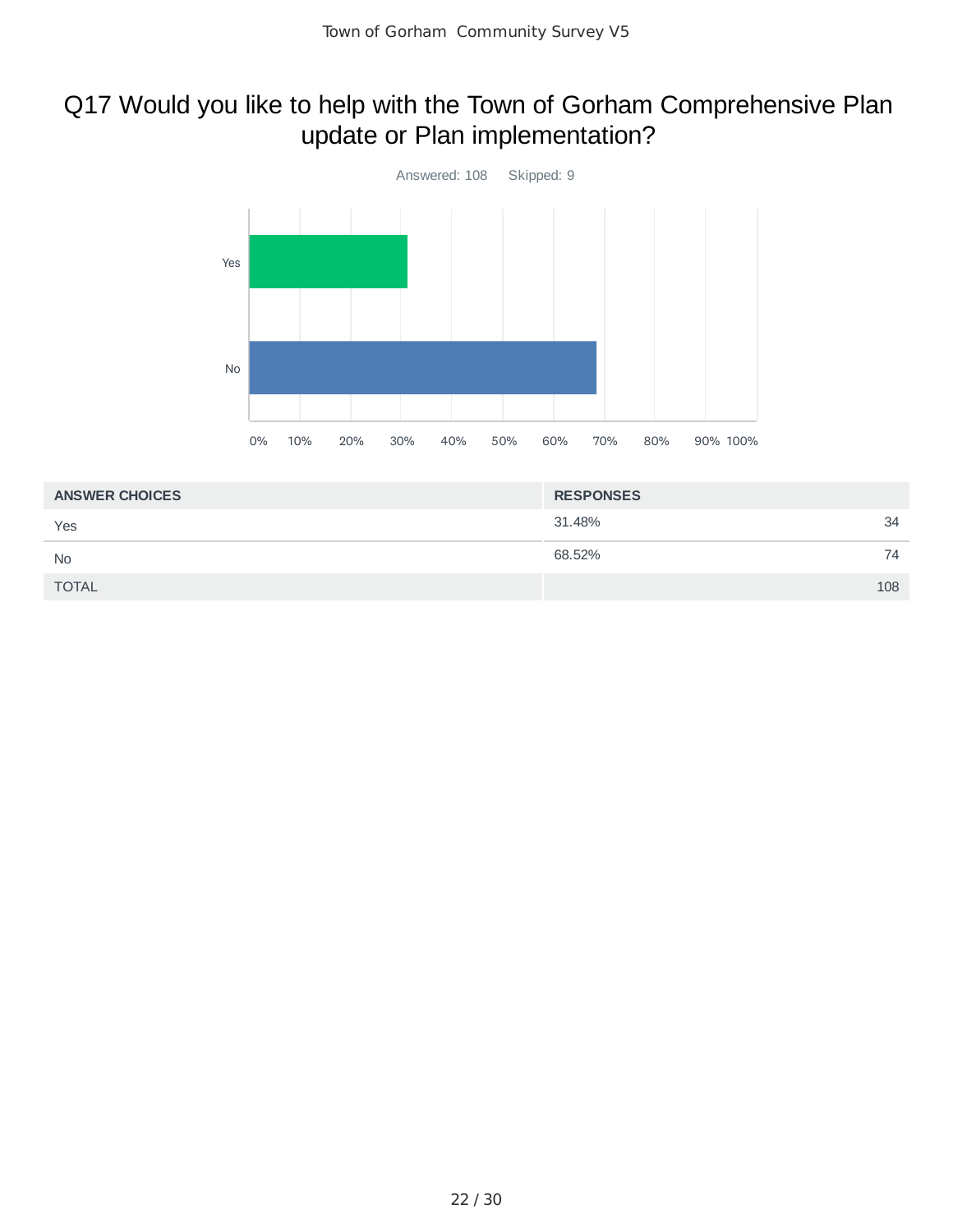# Q18 Do you want to be included on the Town of Gorham e-mail list?



| <b>ANSWER CHOICES</b> | <b>RESPONSES</b> |     |
|-----------------------|------------------|-----|
| Yes                   | 65.18%           | 73  |
| <b>No</b>             | 34.82%           | 39  |
| <b>TOTAL</b>          |                  | 112 |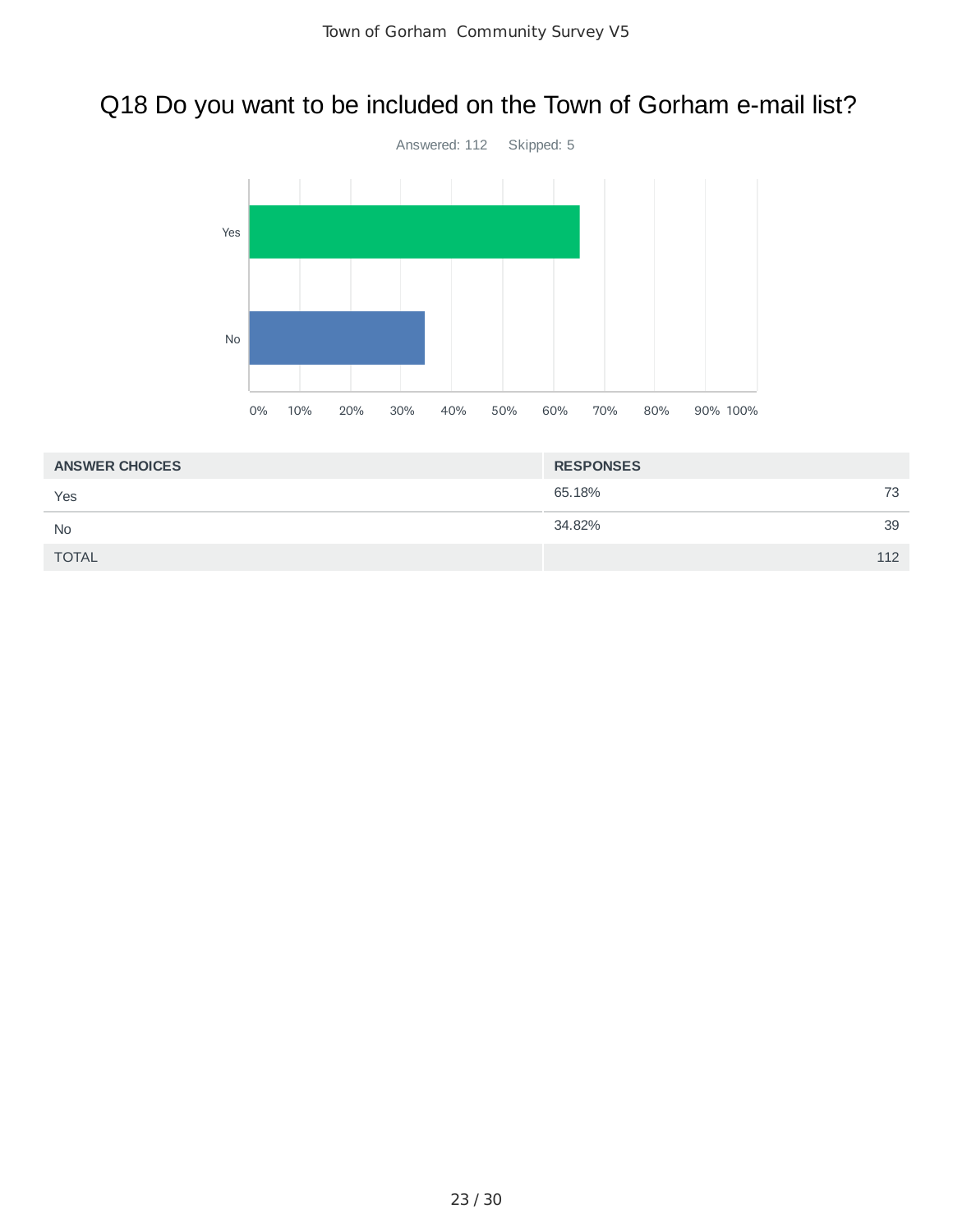### Q20 Please add any additional comments about planning for the future of the Town of Gorham

Answered: 58 Skipped: 59

| #              | <b>RESPONSES</b>                                                                                                                                                                                                                                                                                                                                                                                                                                                                                                                                                                                                                                    | <b>DATE</b>        |
|----------------|-----------------------------------------------------------------------------------------------------------------------------------------------------------------------------------------------------------------------------------------------------------------------------------------------------------------------------------------------------------------------------------------------------------------------------------------------------------------------------------------------------------------------------------------------------------------------------------------------------------------------------------------------------|--------------------|
| 1              | Good luckit's not an easy task.                                                                                                                                                                                                                                                                                                                                                                                                                                                                                                                                                                                                                     | 8/9/2021 8:58 AM   |
| 2              | Form a study group to look at the growing rentals along the lake front using web sites such as<br>Airbnb before it gets TOTALLY out of control. The town needs to set up strict guidelines about<br>number of people allowed to sleep in a rental, reminders about expected behavior and curfews<br>for loud partying, music etc., provide posters with these rules that have to be placed in any<br>rental property. Homeowners (renters) should be required to post these with monetary penalties<br>for failure to do so. Letters should then be sent to all lake homeowners informing them of what<br>to do if there is a problem with renters. | 7/31/2021 8:15 PM  |
| 3              | MORE lake protection regulations for landowners in the watershed especially farm operations!                                                                                                                                                                                                                                                                                                                                                                                                                                                                                                                                                        | 7/28/2021 9:52 PM  |
| 4              | Town of Gorham is unreasonable with salting, killing vegetation and polluting Canandaigua<br>Lake. Save money by reducing the use of salt in the winter.                                                                                                                                                                                                                                                                                                                                                                                                                                                                                            | 7/28/2021 2:55 PM  |
| 5              | Thank you!                                                                                                                                                                                                                                                                                                                                                                                                                                                                                                                                                                                                                                          | 7/26/2021 4:52 PM  |
| 6              | Think long range to support sustainable green energy while conserving natural beauty of the<br>area.                                                                                                                                                                                                                                                                                                                                                                                                                                                                                                                                                | 7/13/2021 12:06 PM |
| $\overline{7}$ | we are already paying in taxes for activities listed in question 4 to 9.                                                                                                                                                                                                                                                                                                                                                                                                                                                                                                                                                                            | 7/2/2021 12:33 PM  |
| 8              | we need to be able to keep horses on smaller lots. In the future we'll have retired Mennonites<br>and they won't all be able to live on farmettes or large acreage.                                                                                                                                                                                                                                                                                                                                                                                                                                                                                 | 7/2/2021 12:29 PM  |
| 9              | slow down the expensive housing growth                                                                                                                                                                                                                                                                                                                                                                                                                                                                                                                                                                                                              | 7/2/2021 10:30 AM  |
| 10             | Do not allow Canandaigua Shores development to look like Keuka Shores!! Limit size and<br>number of buildings and mandate there must be 20ft minimum green space between buildings<br>and between buildings and driveway/culdesac road.                                                                                                                                                                                                                                                                                                                                                                                                             | 7/1/2021 9:20 AM   |
| 11             | Expand water, sewer and internet                                                                                                                                                                                                                                                                                                                                                                                                                                                                                                                                                                                                                    | 6/28/2021 7:30 PM  |
| 12             | The Town needs to push very very very hard to procure high speed (fiber or cable) internet for<br>the rural areas!!!!!!                                                                                                                                                                                                                                                                                                                                                                                                                                                                                                                             | 6/28/2021 5:34 PM  |
| 13             | Would like to see limitations on building new housing developments along the lake. Also to set<br>new lot coverage percentages and hold to them. Try and reduce variances.                                                                                                                                                                                                                                                                                                                                                                                                                                                                          | 6/26/2021 8:49 AM  |
| 14             | I would like to see the speed limit 35mph extended on route 245 past Goose St. Extended to<br>encompass residential driveway access. Add another 35mph Speed zone Sign across from Dr.<br>Office on Rt 245. Replace the 55 mph sign rt 245 at Goose st with a 35mph. Traffic is way too<br>fast in this area with many blind driveway access points. Thank you                                                                                                                                                                                                                                                                                      | 6/26/2021 8:46 AM  |
| 15             | Town should reaffirm efforts to preserve/protect its ag and lake resources. Current CP and<br>Design guidelines call for such action; concerned not happening resulting in lose of character                                                                                                                                                                                                                                                                                                                                                                                                                                                        | 6/25/2021 5:39 PM  |
| 16             | Would love to see more sidewalks up main street and public trash cans. Love the little park in<br>town, would be nice to see it maintained (water fountain, trash can).                                                                                                                                                                                                                                                                                                                                                                                                                                                                             | 6/25/2021 1:55 PM  |
| 17             | The lake is your bread winner via taxes on high property values. Everything must be done to<br>maintain and improve the quality of the lake. If lakeside property values plummet, so does the<br>Town's income.                                                                                                                                                                                                                                                                                                                                                                                                                                     | 6/23/2021 11:15 PM |
| 18             | agriculture and development can both be compatible with environmental protection so I am<br>really not against development in the central areas of the town but I think there is inadequate<br>water quality protection in both the acriculatural and development communities. I think traffic is<br>a jmajor issue along 364 and CR 11 and current zoning funnels development along the 364                                                                                                                                                                                                                                                        | 6/19/2021 1:54 PM  |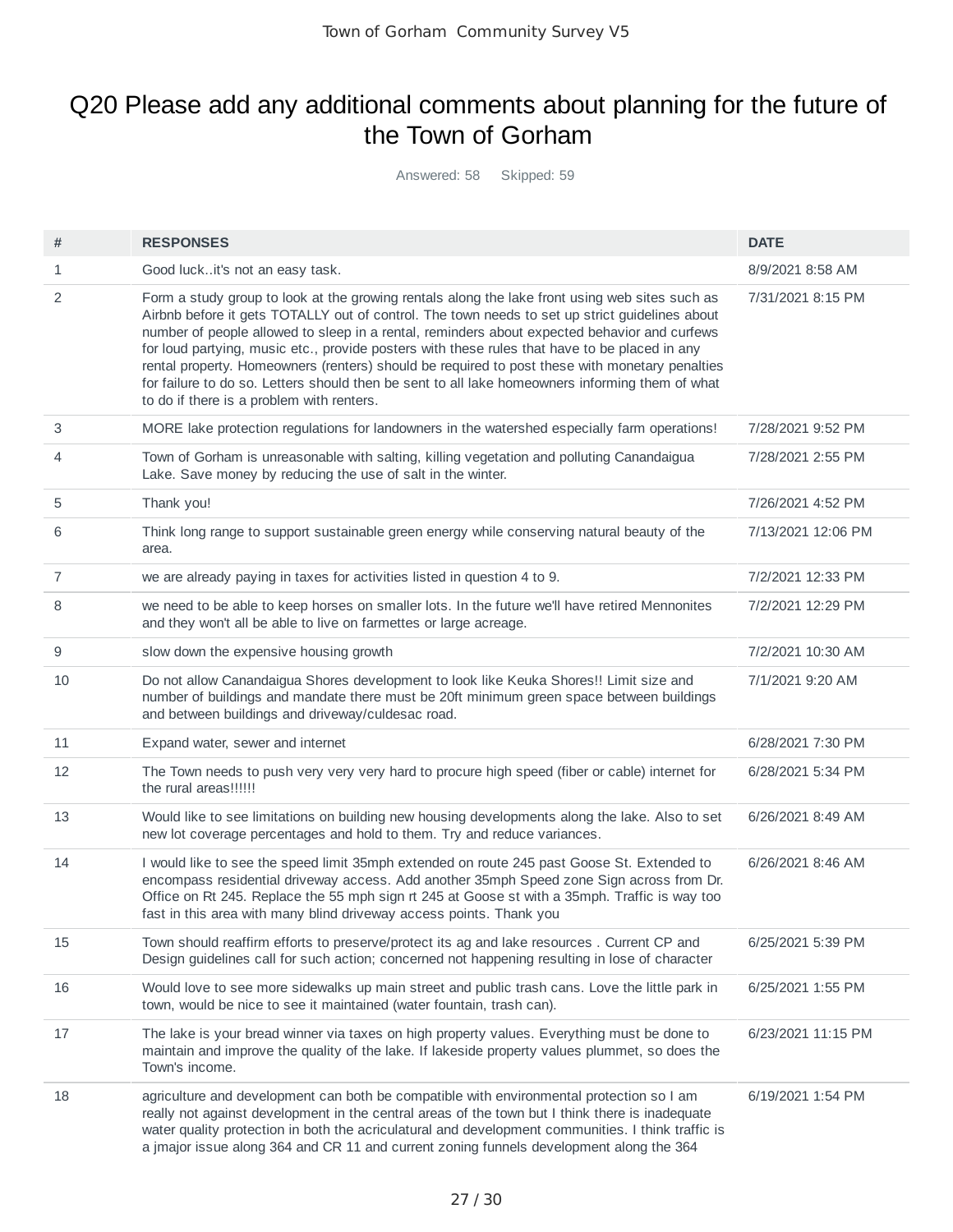corridor where it really cant be accommodated. The large lot residential areas are in areas that could much more easily accommodate more traffic. I think the town prioritizes agriculaure and fails to protect the lake side residences and the lake itself. Lake shore residents are a minority and often dont vote in the town but do pay a lot of the taxes. In addition, the recreational and tourism value of the lake is enormous and has not been appropriately prioritized.

| 19 | I think the health of the lake is incredibly important for the community. The town should do all it<br>can to reduce the erosion and flooding from the surrounding hills.                                                                                                                                                                                                                                                                                                                                                | 6/19/2021 8:46 AM  |
|----|--------------------------------------------------------------------------------------------------------------------------------------------------------------------------------------------------------------------------------------------------------------------------------------------------------------------------------------------------------------------------------------------------------------------------------------------------------------------------------------------------------------------------|--------------------|
| 20 | Questions #4-9 don't clearly ask if referring to existing budget or willingness to pay<br>additionally? Poorly written. Question #10 doesn't provide enough data for most folks to make<br>informed decision. What is the status of Comp Plan update? Why weren't the<br>Goals/Recommendations from last Comp Plan enacted? Why wasn't this survey emailed to<br>Gorham Town Residents and included in the Gorham Newsletter this Spring? What percentage<br>of residents need to respond to consider this survey valid? | 6/18/2021 11:19 AM |
| 21 | Lack of public water continues to be a disadvantage in the Town of Gorham. Also, lack of any<br>new housing such as Townhomes or 55+communities. Also, cell phone service is spotty within<br>the town and internet access is limited to only Frontier Telephone service in some areas.                                                                                                                                                                                                                                  | 6/18/2021 10:37 AM |
| 22 | I'm sorry to say I'm not up to date regarding the planning and future of the Town of Gorham.<br>This is our forever retirement home and preservation of our beautiful lake is always a concern.<br>Thank you for anything you are doing to preserve this peaceful setting. It really is - "The<br>Chosen Spot".                                                                                                                                                                                                          | 6/17/2021 10:39 AM |
| 23 | Some questions seem poorly written. I don't understand #4-#9, in terms of how much money I<br>am willing to spend. Are you asking percentage, or if I am willing to spend \$100 on one of<br>these items? We have owned a lakefront home for 40 years, living there seasonally. We are<br>most concerned with health of the water, run off from agriculture, preserving the lake,<br>lakeshore and ecosystem.                                                                                                            | 6/16/2021 2:47 PM  |
| 24 | It's very, very important to eliminate runoff of farm chemicals, fertilizers and waste into the<br>lake. The lake is the jewel of the area and needs protection.                                                                                                                                                                                                                                                                                                                                                         | 6/16/2021 10:05 AM |
| 25 | Hopes for the future of our property-pave Kipp Road and expand town water up Kipp road from<br>Rte. 364.                                                                                                                                                                                                                                                                                                                                                                                                                 | 6/16/2021 9:45 AM  |
| 26 | Respect and sustain the natural beauty and health of the lake. and surrounding lands, for the<br>use of all, not for the benefit of any individual sectors. Respect everyone else's property, and<br>property values                                                                                                                                                                                                                                                                                                     | 6/15/2021 11:53 PM |
| 27 | I have concern regarding the farm run-off (chemicals and waste) and the quality of our drinking<br>water/water supply.                                                                                                                                                                                                                                                                                                                                                                                                   | 6/15/2021 7:57 PM  |
| 28 | Wrote that above. Respect and improve this beautiful, productive and natural area.                                                                                                                                                                                                                                                                                                                                                                                                                                       | 6/15/2021 3:06 PM  |
| 29 | Thanks for asking                                                                                                                                                                                                                                                                                                                                                                                                                                                                                                        | 6/15/2021 12:26 PM |
| 30 | preserve wild areas. Limit new housing and commercial development.                                                                                                                                                                                                                                                                                                                                                                                                                                                       | 6/15/2021 10:45 AM |
| 31 | Gorham benefits from a robust diversity of people and purpose, beautiful landscape and its<br>proximity to Canandaigua Lake. It also enjoys the conveniences of nearby Hopewell,<br>Canandaigua and Geneva. The community need for large scale commercial development is<br>very limited. The town has done a good job maintaining that balance.                                                                                                                                                                         | 6/15/2021 9:34 AM  |
| 32 | I responded 0 to spending to expand public water because the extension of water into<br>agricultural areas will inevitably result in undesirable housing development. However, if harmful<br>algal blooms continue to worsen, areas that depend on private water supply from the lake will<br>be problematic, in particular properties which have no feasible well solution.                                                                                                                                             | 6/15/2021 8:48 AM  |
| 33 | Preserve agricultural land and maintain commitment to watershed conservation.                                                                                                                                                                                                                                                                                                                                                                                                                                            | 6/15/2021 8:10 AM  |
| 34 | I would welcome the opportunity to serve on a board for the town                                                                                                                                                                                                                                                                                                                                                                                                                                                         | 6/15/2021 7:08 AM  |
| 35 | Beautiful place and good job so far!                                                                                                                                                                                                                                                                                                                                                                                                                                                                                     | 6/15/2021 6:46 AM  |
| 36 | Continue with basic renovations to the towns two waterfront parks. Reduce taxes or at least<br>stop annual increases, it's too much.                                                                                                                                                                                                                                                                                                                                                                                     | 6/15/2021 2:07 AM  |
| 37 | I attended the meeting on developing the walkability and bike-ability of the County Rd 11                                                                                                                                                                                                                                                                                                                                                                                                                                | 6/14/2021 9:52 PM  |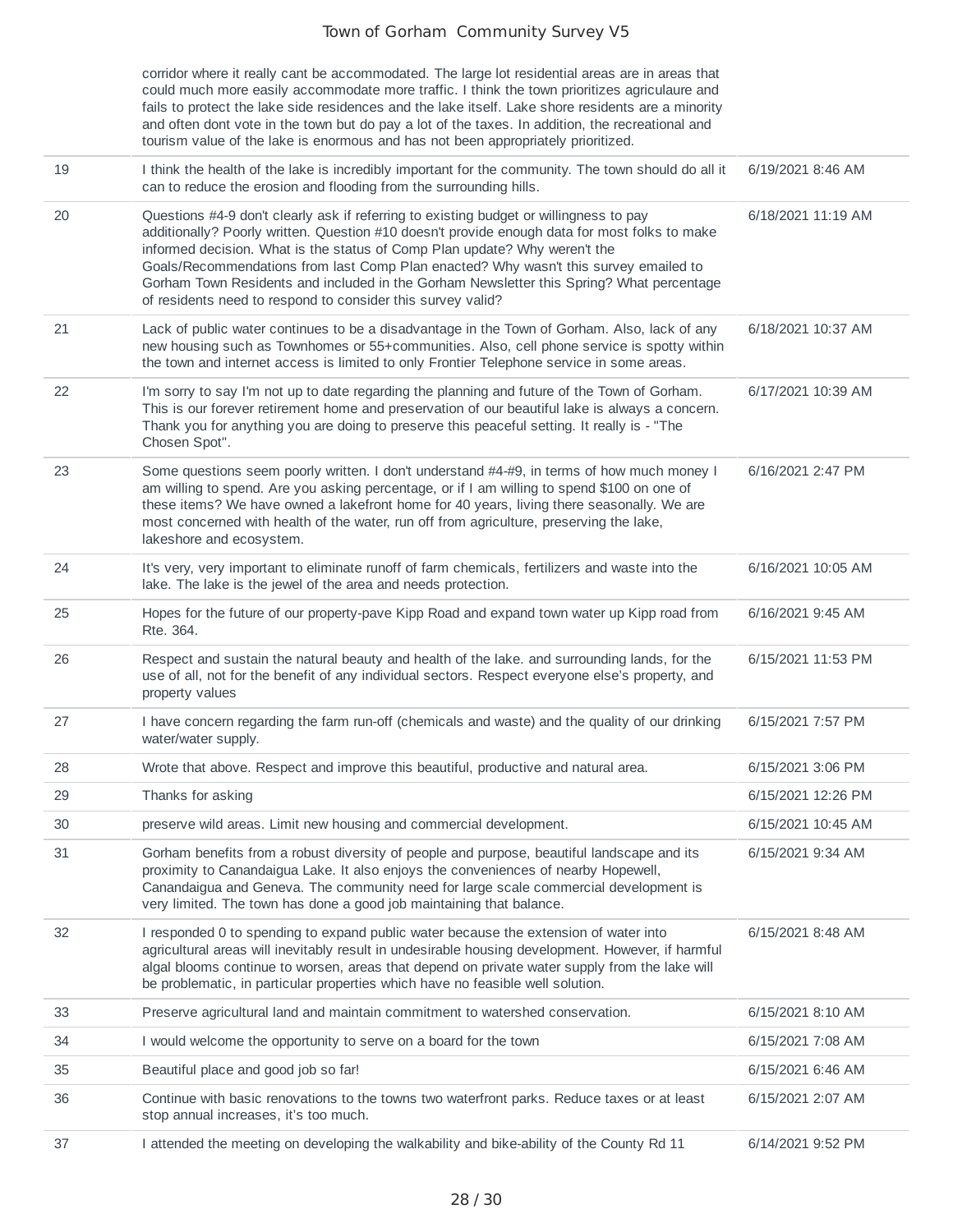corridor. This will not happen unless the 1/2 mile stretch of County Rd 11 is reduced from 55 mph. There isn't even a 35 mph AHEAD sign. The speed limit is 45 mph on CR 11 in Middlesex, then it is 55 mph for 1/2 mile and suddenly turns to 35 mph. The surge in speed when people are walking and biking up the last steep hill makes it very unpleasant, not to mention the exhaust they breathe as they are huffing and puffing up that hill.

| 38 | I am strongly opposed to high density development. That is not the historic character of<br>Gorham and it would be a mistake to alter that character.                                                                                                                                                                                                                                                                                                                                                                                                                                                                                                                                                                                                                                                                                                                                                                                                                                                                                                                 | 6/14/2021 9:37 PM  |
|----|-----------------------------------------------------------------------------------------------------------------------------------------------------------------------------------------------------------------------------------------------------------------------------------------------------------------------------------------------------------------------------------------------------------------------------------------------------------------------------------------------------------------------------------------------------------------------------------------------------------------------------------------------------------------------------------------------------------------------------------------------------------------------------------------------------------------------------------------------------------------------------------------------------------------------------------------------------------------------------------------------------------------------------------------------------------------------|--------------------|
| 39 | Limit development of residental tracts.                                                                                                                                                                                                                                                                                                                                                                                                                                                                                                                                                                                                                                                                                                                                                                                                                                                                                                                                                                                                                               | 6/14/2021 9:25 PM  |
| 40 | Responsible road salt management; NOT the current throw down as much as you can!                                                                                                                                                                                                                                                                                                                                                                                                                                                                                                                                                                                                                                                                                                                                                                                                                                                                                                                                                                                      | 6/14/2021 9:24 PM  |
| 41 | Questions 4-9 ask, "how much you would be willing to pay annually for each of the following<br>six activities? " These questions seem to be asking citizens their willingness to pay higher<br>taxes. In light of the current real estate taxes and the newly imposed town tax, I have<br>answered \$0 to most of these questions. If the intent of these questions is to provide the<br>Comprehensive Planning committee with a prioritization of citizens' land use concerns, the<br>question needs to be reworded. If it means a tax increase, it should clearly state that fact. If it<br>is meant to aid in allocating existing taxes (no increase) it should clearly state that as well.<br>Some of us don't believe our tax dollars are being well spent. Question 10 is difficult to answer<br>as presented. It does not provide topography to allow an understanding of existing land use or<br>where ridgelines, gullies, woodlots or steep slopes exist. It also doesn't offer single family<br>homes versus concentrated, multifamily homes as an option. | 6/11/2021 10:09 AM |
| 42 | Reliable internet is a larger concern for me than wide spread public water. Please help us get<br>reliable internet!!                                                                                                                                                                                                                                                                                                                                                                                                                                                                                                                                                                                                                                                                                                                                                                                                                                                                                                                                                 | 6/10/2021 8:00 PM  |
| 43 | keep family friendly                                                                                                                                                                                                                                                                                                                                                                                                                                                                                                                                                                                                                                                                                                                                                                                                                                                                                                                                                                                                                                                  | 6/4/2021 10:07 AM  |
| 44 | NO SHORT TERM RENTALS                                                                                                                                                                                                                                                                                                                                                                                                                                                                                                                                                                                                                                                                                                                                                                                                                                                                                                                                                                                                                                                 | 5/31/2021 7:49 AM  |
| 45 | I have no great "vision" for the future. Please just continue managing and maintaining in a<br>sincere, equitable, environmentally conscious manner.                                                                                                                                                                                                                                                                                                                                                                                                                                                                                                                                                                                                                                                                                                                                                                                                                                                                                                                  | 5/29/2021 4:29 PM  |
| 46 | Keep a watchful eye on spending                                                                                                                                                                                                                                                                                                                                                                                                                                                                                                                                                                                                                                                                                                                                                                                                                                                                                                                                                                                                                                       | 5/28/2021 6:57 AM  |
| 47 | We need public water on route 245 from Rushville to Gorham. Many residents now haul water<br>year round.                                                                                                                                                                                                                                                                                                                                                                                                                                                                                                                                                                                                                                                                                                                                                                                                                                                                                                                                                              | 5/27/2021 10:33 PM |
| 48 | Take advantage of the SR364/CR11 corridor for more residential neighborhoods,<br>walkability/bikeability (lower speed limit, add sidewalks or bike paths), improve Deep Run &<br>Ontario beach parks, and commercial development (Crystal Beach village to add more<br>restaurants, shops, or convenience stores).                                                                                                                                                                                                                                                                                                                                                                                                                                                                                                                                                                                                                                                                                                                                                    | 5/27/2021 6:17 PM  |
| 49 | i feel that anyone who pays taxes for houses ON the lake should have transfer station fees<br>included in their taxes.                                                                                                                                                                                                                                                                                                                                                                                                                                                                                                                                                                                                                                                                                                                                                                                                                                                                                                                                                | 5/24/2021 7:26 AM  |
| 50 | Proper farming practices like grassland farming, cover crops, and no open ground will go a long<br>way protect water quality.                                                                                                                                                                                                                                                                                                                                                                                                                                                                                                                                                                                                                                                                                                                                                                                                                                                                                                                                         | 5/20/2021 9:32 AM  |
| 51 | Keep up all the great work at the highway department, nicely mowed ditches and plowed roads.<br>God Bless you.                                                                                                                                                                                                                                                                                                                                                                                                                                                                                                                                                                                                                                                                                                                                                                                                                                                                                                                                                        | 5/20/2021 9:28 AM  |
| 52 | Less tax dollar spent on salting roads when unnecessary. Put pavement on Jones Road<br>instead of patching potholes with sand/gravel which results in bigger potholes with the next<br>rainstorm. Use harder pavement on rural roads. this minimizes the damage steel wheels &<br>horse shoes cause in warm weather. Use less salt as this is damaging to vehicles in winter<br>and hard on fields along roadsides. Put in a scenic overlook on Twitchell Road for tourists.<br>Less strict zoning laws pertaining to agriculture (i.e. permits for fences) and more strict<br>pertaining to fertilizer and chemical runoff from lakeshore lawns, sewage, building byproducts,<br>blacktopping etc. Chemicals from lakeside lawns cause algae blooms. Thanks you for all your<br>maintenance! We appreciate your efforts to preserve Gorham's farming communities.                                                                                                                                                                                                    | 5/20/2021 9:21 AM  |
| 53 | You're doing a great job!                                                                                                                                                                                                                                                                                                                                                                                                                                                                                                                                                                                                                                                                                                                                                                                                                                                                                                                                                                                                                                             | 5/20/2021 9:10 AM  |
| 54 | I would like to see the village and towns keep that small town country feel not be overrun with<br>housing developments and such.                                                                                                                                                                                                                                                                                                                                                                                                                                                                                                                                                                                                                                                                                                                                                                                                                                                                                                                                     | 5/12/2021 3:08 PM  |
| 55 | It would be nice to have sidewalks taken care of and cleaned in summer and especially winter.                                                                                                                                                                                                                                                                                                                                                                                                                                                                                                                                                                                                                                                                                                                                                                                                                                                                                                                                                                         | 5/12/2021 11:45 AM |